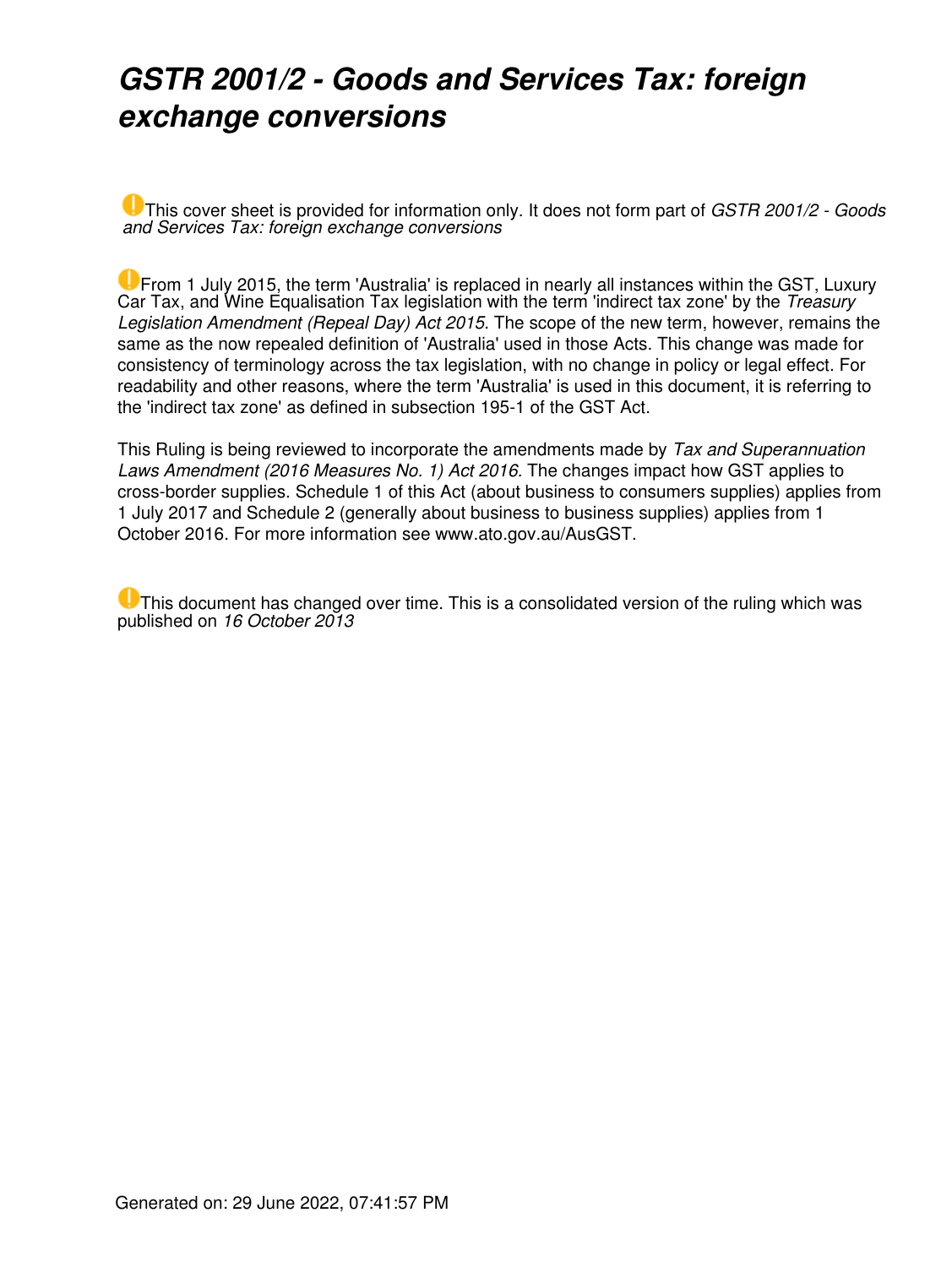

**Australian Taxation Office**

Page status: **legally binding** Page 1 of 22

**GSTR 200** 

## **Goods and Services Tax Ruling**

Goods and services tax: foreign exchange conversions

| Contents                       | Para    |
|--------------------------------|---------|
| What this Ruling is about      | 1       |
| Date of effect                 | 10      |
| <b>Background</b>              | 11      |
| <b>Ruling with explanation</b> | 16      |
| <b>Definitions</b>             | 79      |
| Detailed contents list         | 83      |
| Appendix 1                     | page 18 |
| Schedule 1                     | page 19 |

This Ruling is being reviewed to incorporate the amendments made by *Tax and Superannuation Laws Amendment (2016 Measures No. 1) Act 2016*. The changes impact how GST applies to cross-border supplies. Schedule 1 of this Act (about business to consumers supplies) applies from 1 July 2017 and Schedule 2 (generally about business to business supplies) applies from 1 October 2016. For more information see https://www.ato.gov.au/AusGST.

#### *Preamble*

*This document was published prior to 1 July 2010 and was a public ruling for the purposes of former section 37 of the Taxation Administration Act 1953 and former section 105-60 of Schedule 1 to the Taxation Administration Act 1953.* 

*From 1 July 2010, this document is taken to be a public ruling under Division 358 of Schedule 1 to the Taxation Administration Act 1953.* 

*A public ruling is an expression of the Commissioner's opinion about the way in which a relevant provision applies, or would apply, to entities generally or to a class of entities in relation to a particular scheme or a class of schemes* 

*If you rely on this ruling, the Commissioner must apply the law to you in the way set out in the ruling (unless the Commissioner is satisfied that the ruling is incorrect and disadvantages you, in which case the law may be applied to you in a way that is more favourable for you - provided the Commissioner is not prevented from doing so by a time limit imposed by the law). You will be protected from having to pay any underpaid tax, penalty or interest in respect of the matters covered by this ruling if it turns out that it does not correctly state how the relevant provision applies to you .* 

*[Note: This is a consolidated version of this document. Refer to the Legal Database (http://law.ato.gov.au) to check its currency and to view the details of all changes.]* 

### **What this Ruling is about**

1. This Ruling explains how to convert amounts of consideration that are expressed in foreign currency into Australian currency for GST purposes.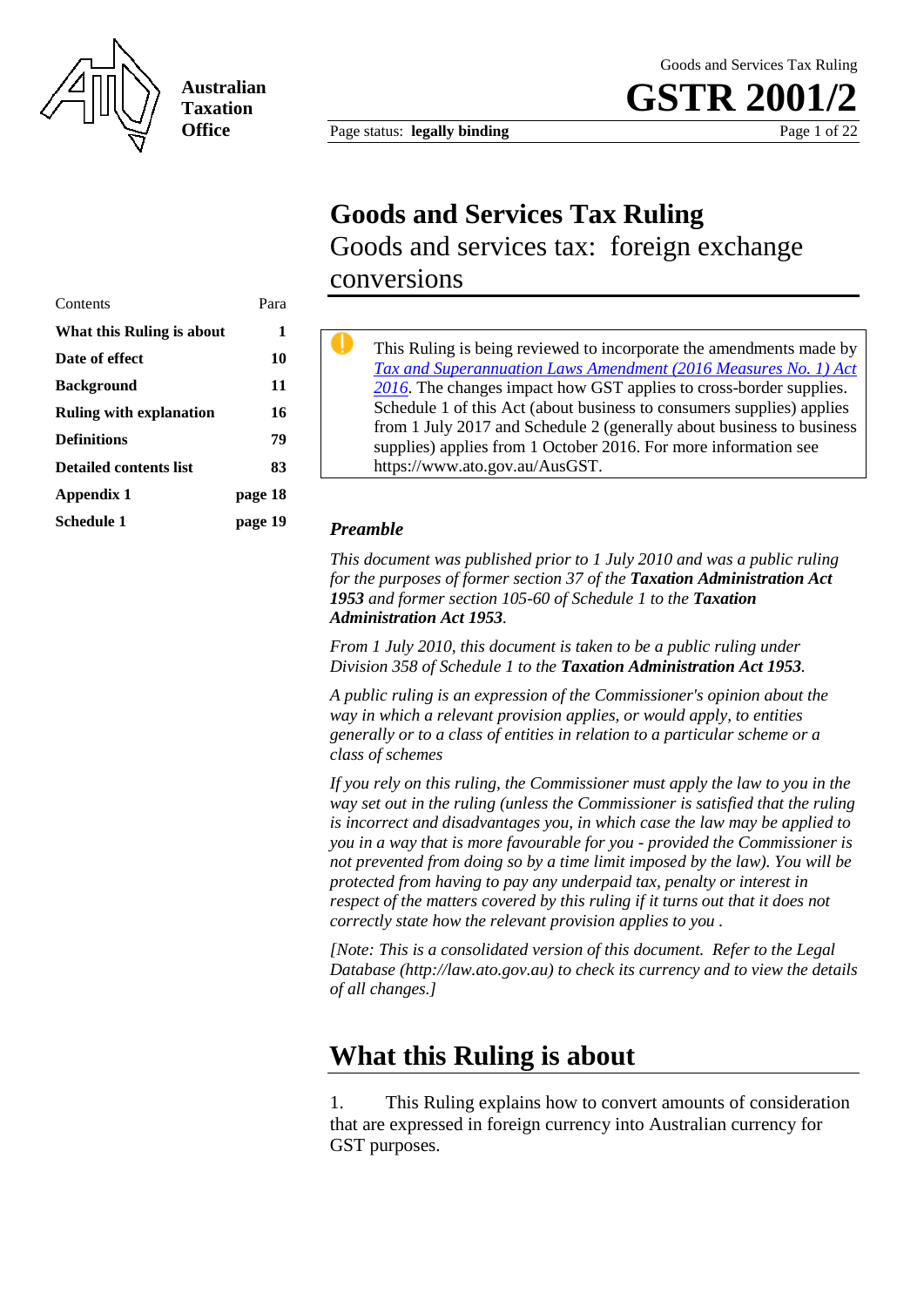Page 2 of 22 Page status: **legally binding** 

2. Section 9-85 of the *A New Tax System (Goods and Services Tax) Act 1999* (the GST Act) allows the Commissioner to determine the manner of working out the consideration in Australian currency where it has been expressed in a foreign currency. This Ruling discusses the Commissioner's Determination and how it can be used for the purposes of the GST Act. A copy of the Determination is attached at Schedule 1.

3. The additional approved form requirements for tax invoices and adjustment notes where the consideration is expressed in a foreign currency are provided in the Ruling.

4. This Ruling examines how the manner stated in the Determination can apply to the price for a supply where the GST on the supply is 'reverse charged' and where the price is expressed in a foreign currency.

5. The Ruling provides a basis on which you can calculate your input tax credit entitlement where the consideration for a creditable acquisition is expressed in a foreign currency. The Commissioner acknowledges that there may be limited circumstances where the recipient cannot base their input tax credit on the GST payable in Australian currency. This Ruling explains how you calculate the input tax credit in these circumstances.

6. This Ruling also explains how you can calculate an amount of an adjustment for an adjustment event where the consideration for the supply is expressed in a foreign currency.

7. This Ruling does not apply to taxable importations.

8. Certain terms used in this Ruling are defined or explained in the **Definitions** section of this Ruling. These terms, when first mentioned elsewhere in the body of the Ruling, appear in **bold** type.

9. Unless otherwise stated, all legislative references in this Ruling are to the GST Act.

### **Date of effect**

10. This Ruling applies both before and after its date of issue. However, this Ruling will not apply to taxpayers to the extent that it conflicts with the terms of a settlement of a dispute agreed to before the date of issue of this Ruling (see paragraphs 75 and 76 of Taxation Ruling TR 2006/10).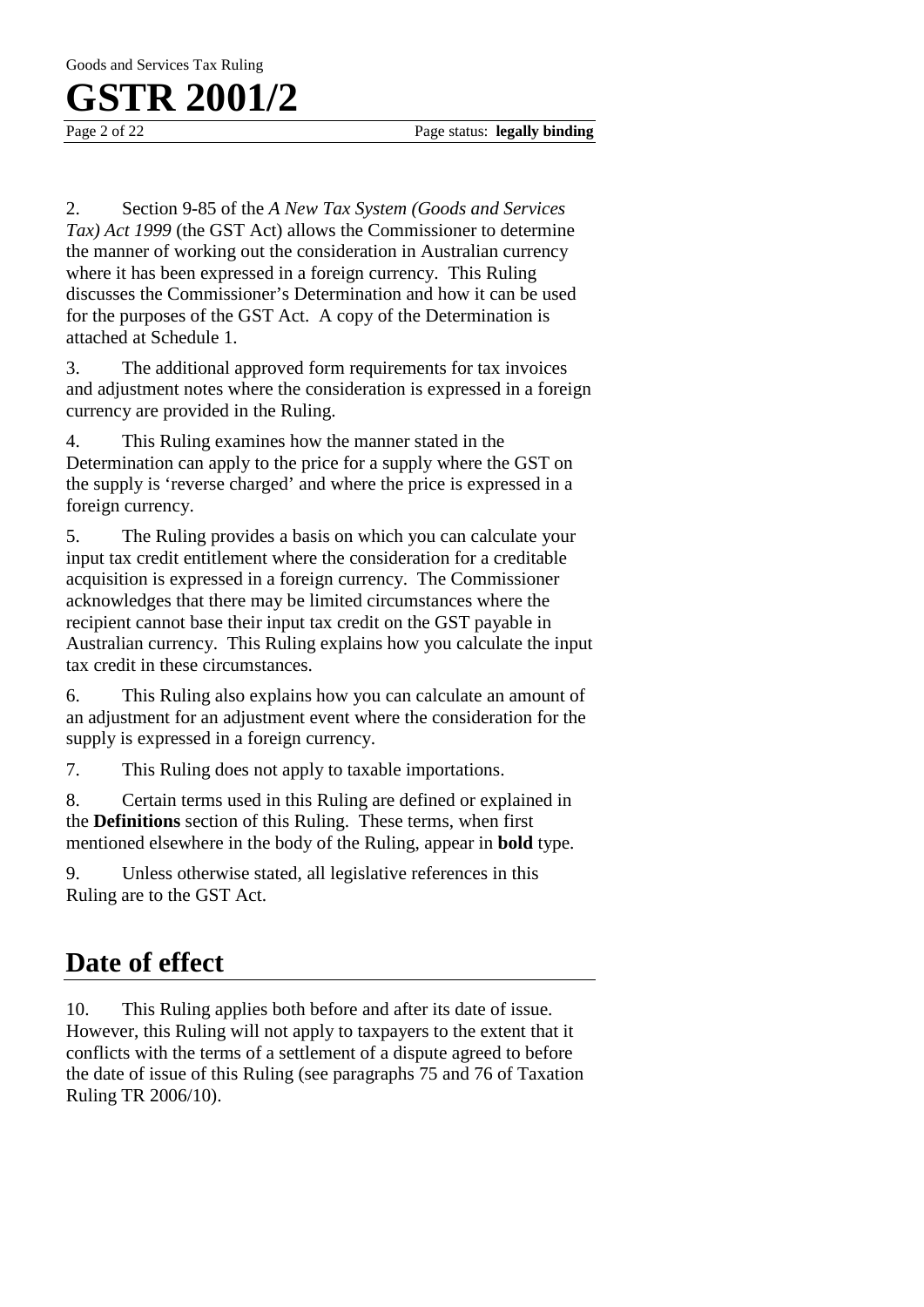10A. Changes made to this Ruling by Addenda that issued on 7 December 2011, 31 October 2012 and 16 October 2013 have been incorporated into this version of the Ruling.<sup>1A.</sup>

### **Background**

11. There are many situations where entities make or receive supplies where the consideration is expressed in a foreign currency. Subsection 9-85(1) provides that the **value** of a taxable supply is to be expressed in Australian currency for the purposes of the GST Act. Subsection 9-85(2) allows the Commissioner to determine the manner in which consideration in a foreign currency is to be converted into Australian currency to work out the value of a taxable supply.

12. Section 9-70 provides that the GST payable for a taxable supply is 10% of the value. Therefore, where the GST payable is calculated from the value, the GST payable will always be expressed in Australian currency.

13. In some other provisions in the GST Act, the GST payable is calculated without reference to value. The Commissioner has recognised this and has developed rules that you can rely on to calculate the GST payable in Australian currency in these circumstances.

14. The Business Activity Statement (BAS) includes the GST return in the approved form. One of the BAS requirements is that all the amounts on the form are to be shown in Australian currency. The Commissioner considers the phrase 'shown in Australian currency' is akin to the phrase 'expressed in terms of Australian currency'. Accordingly, foreign currency must be converted to its equivalent in Australian currency.  $1$ 

15. This Ruling was first released as draft GSTR 2000/D15 and is significantly different from that Draft Ruling. It eliminates the administrative requirement of lodging nominations to the Commissioner.

<u>.</u>

<sup>&</sup>lt;sup>1A</sup> Refer to each Addendum to see how that Addendum amends this Ruling.<br><sup>1</sup> *Payne v Deputy FCT* [1936] 2 All ER 793 at 796*.*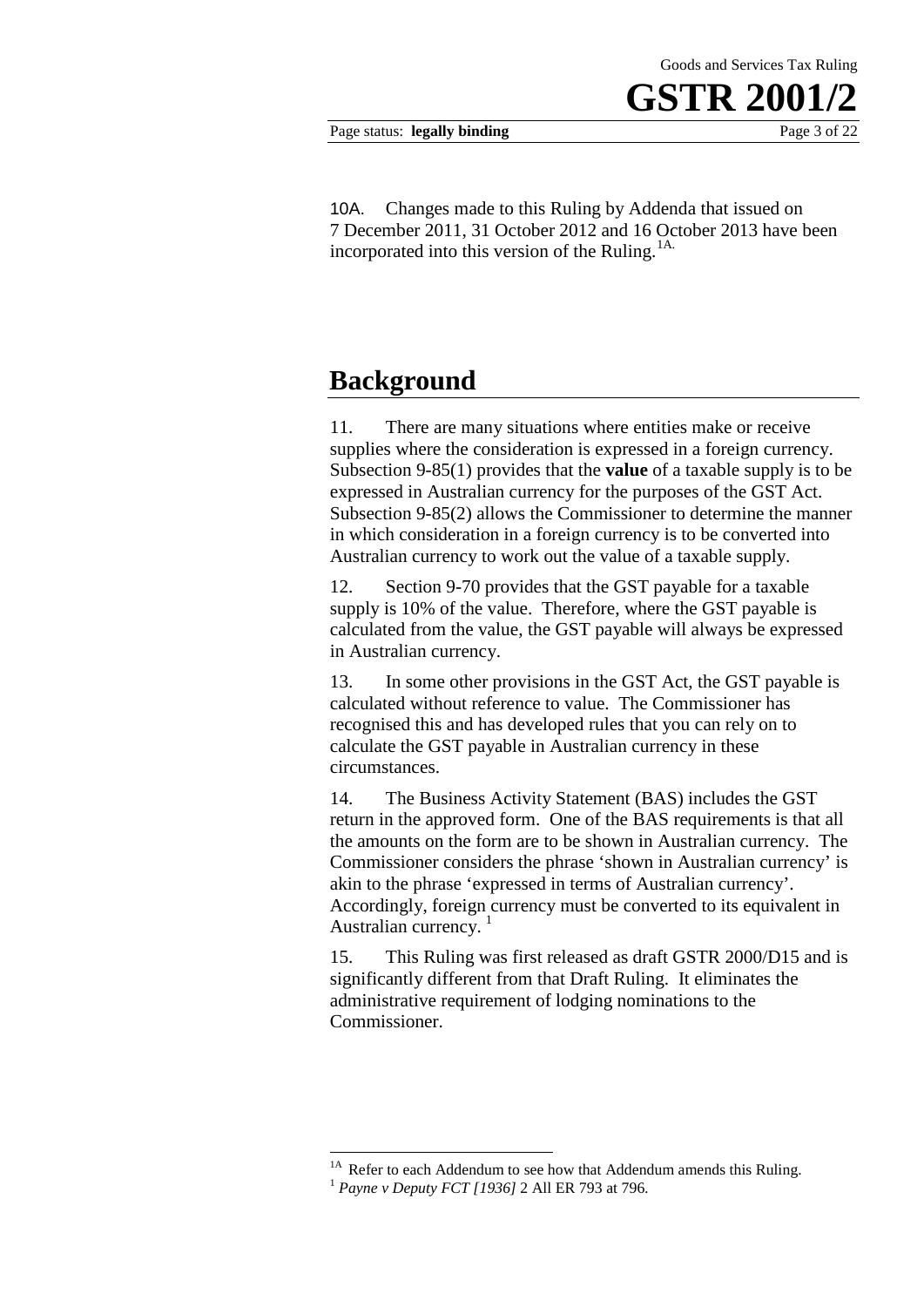

## **Ruling with explanation**

### **The Commissioner's Determination**

16. For the purpose of working out the value of a taxable supply, the Commissioner has determined the manner in which you work out the consideration in Australian currency.<sup>2</sup> A flowchart showing this manner is attached at Appendix 1.

17. The Commissioner allows you to use the manner stated in the Determination to convert an amount of foreign currency into Australian currency for other purposes of the GST Act. This manner can also be used in respect of GST-free and input taxed supplies, or where you do not use value to work out the GST payable.

18. The Determination does not apply to foreign currency conversions for taxable importations.

19. The Commissioner has determined that you can convert foreign currency into Australian currency by using the following formula:

Consideration expressed foreign currency on the **conversion day** <sup>3</sup>

in a X **your particular exchange rate**

where,

 $\overline{a}$ 

- **your particular exchange rate** is the rate from the foreign exchange organisation you have chosen to use, the RBA rate or from your agreement, whichever is applicable; and
- the **conversion day** is the date that you use to convert your foreign currency into Australian currency for GST purposes.

### **Foreign exchange rates**

20. The particular exchange rate that you choose may be an agreed rate or may come from one of the following sources:

- a foreign exchange organisation (for example, a commercial bank); or
- the Reserve Bank of Australia (RBA).

<sup>&</sup>lt;sup>2</sup> Subsection 9-85(2) and *Foreign Exchange Conversion Determination (No.1) 2001*.<br><sup>3</sup> Conversion day is explained in paragraphs 27 to 36.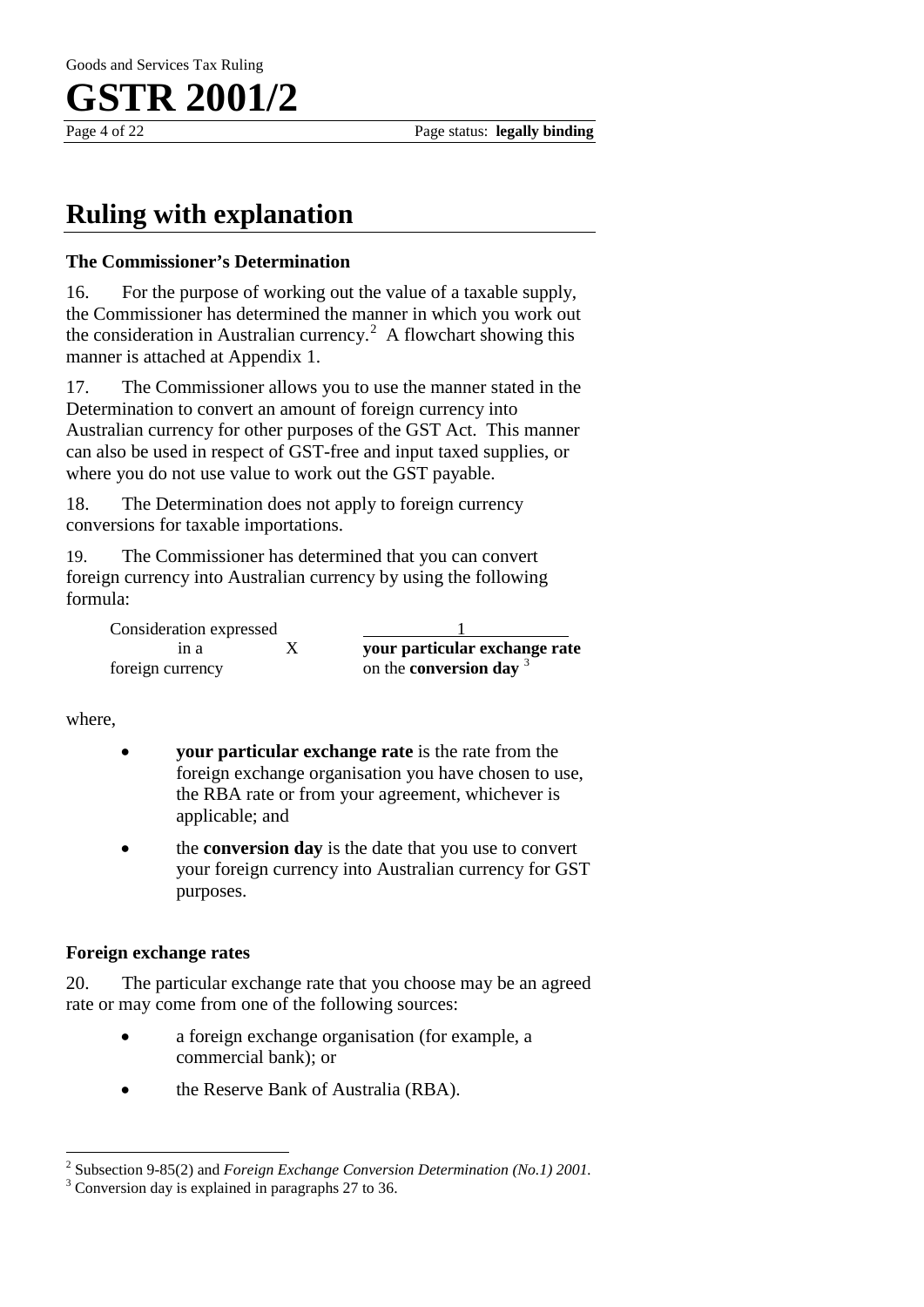#### Page status: **legally binding** Page 5 of 22

21. You can choose a particular exchange rate from the publicly available rates of a foreign exchange organisation. For example, an exchange rate can be:

- a 'buying', 'selling' or 'spot' rate from a commercial bank; or
- a rate under a **foreign exchange contract,** or
- a rate based on an averaging of a foreign currency exchange rate if your use of that rate conforms with the relevant accounting standard or you use that rate for income tax purposes.<sup>4</sup>

### *The RBA rate*

22. The Reserve Bank of Australia rate  $(RBA \, \text{rate})^5$  is the unit of foreign currency per \$A calculated by the RBA as the **4:00pm Australian Eastern time** rate on each business day. You can choose the RBA rate on your conversion day, or the RBA rate on the day prior to your conversion day.

### *Consistent use of exchange rate*

23. Whichever foreign exchange rate you choose you should use it consistently for GST purposes. However, you can change your foreign exchange rate if you have sound commercial reasons for doing so. If you alternate between exchange rates with a view to reducing your GST liability, the Commissioner considers you are using your rate inconsistently. Therefore, you have not followed the manner stated in the Determination. In these circumstances, you may have understated your net amount for a tax period. <sup>6</sup>

### *The agreed rate*

24. The agreed rate is the rate of exchange that you, as the supplier, have agreed with the recipient of the supply. This rate can be contained in either an implied or written agreement. It should reflect the rate of a particular foreign exchange organisation or the Reserve Bank of Australia. The agreed rate only applies for supplies made under the agreement and for the period of the agreement.

 $^{4}$  See Income Tax Ruling IT 2498.<br> $^{5}$  [Omitted] -

 $6$  The general anti-avoidance provisions under Division 165 may apply.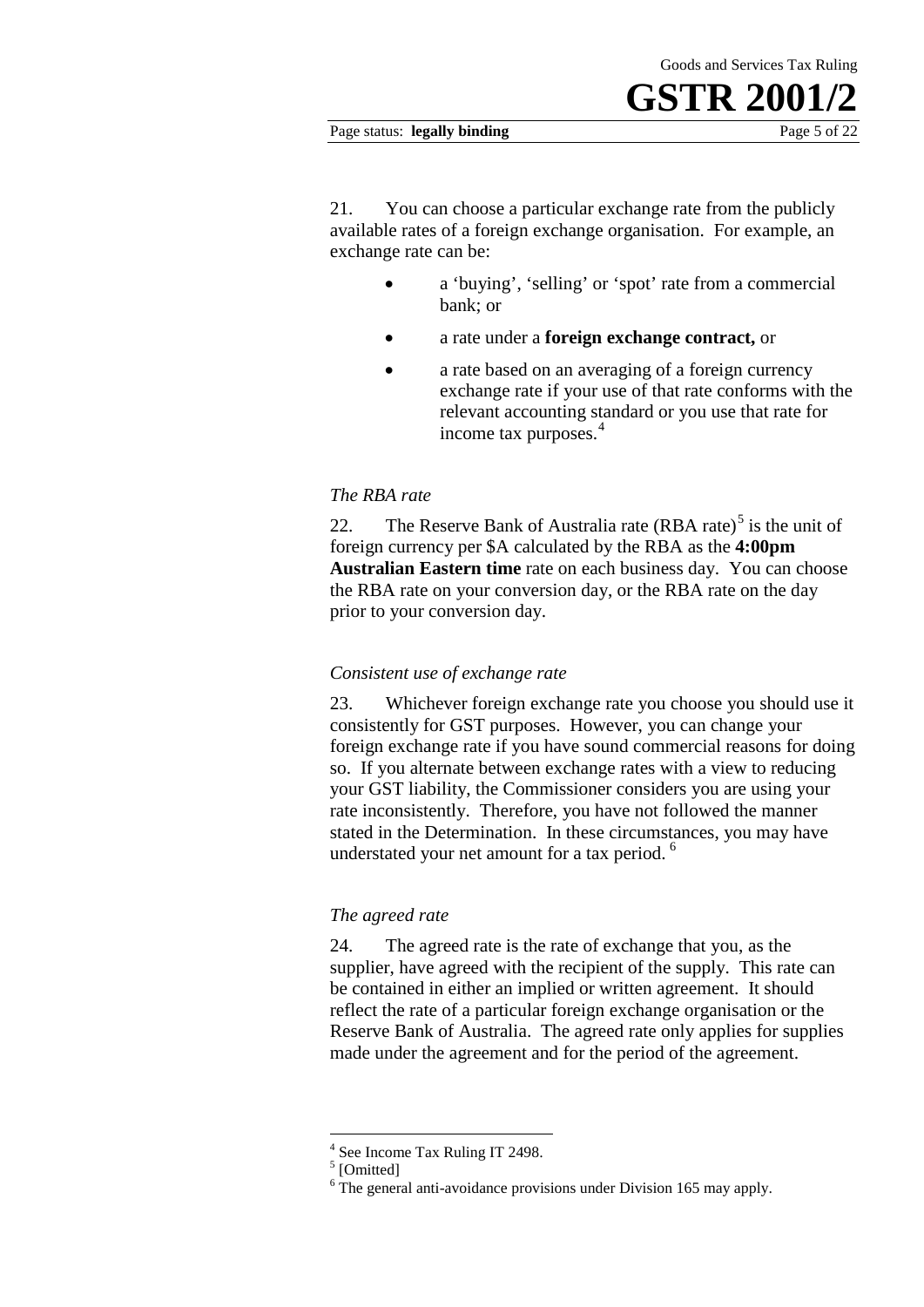Page 6 of 22 **Page status: legally binding** 

25. Where the supplier and the recipient are associates<sup>7</sup>, the agreed rate should reflect a rate agreed to by parties dealing at arm's length.

26. Where the agreed rate does not apply, you need to select a relevant exchange rate as per paragraphs 20 to 23.

### **Conversion day**

27. The conversion day is the date you use to convert your foreign currency into Australian currency for GST purposes. The exchange rate you use is a rate for that day from the foreign exchange organisation you have chosen, the RBA or from your agreement.

28. The conversion days available to you depend on whether you account for GST on a cash basis or on a basis other than cash.

### *Conversion day - if you account for GST on a basis other than cash*

29. When you account for GST on a basis other than cash, the conversion day is the first of:

- the day on which any of the consideration is received for the supply (the receipt date); or
- the transaction date / the invoice date (whichever you have chosen).
- 30. For each supply you have a choice between:
	- the transaction date; or
	- the issue date of the invoice (the invoice date).

31. The transaction date is the date you use for foreign currency conversion in your accounting system under the relevant Accounting Standard, for example, AASB1012: Foreign Currency Translation. The transaction date is provided as an option because of its close links to the foreign currency exchange translation used under accounting standards.

### *Conversion day - if you account for GST on a cash basis*

32. If you account for GST on a cash basis, you can choose one of the following as your conversion day: <sup>8</sup>

• the transaction date (see paragraph 31); or

 $7$  Defined in section 195-1.

<sup>&</sup>lt;sup>8</sup> Foreign Exchange Conversion Determination (No. 1) 2001 requires that the amount is worked out according to the conversion day.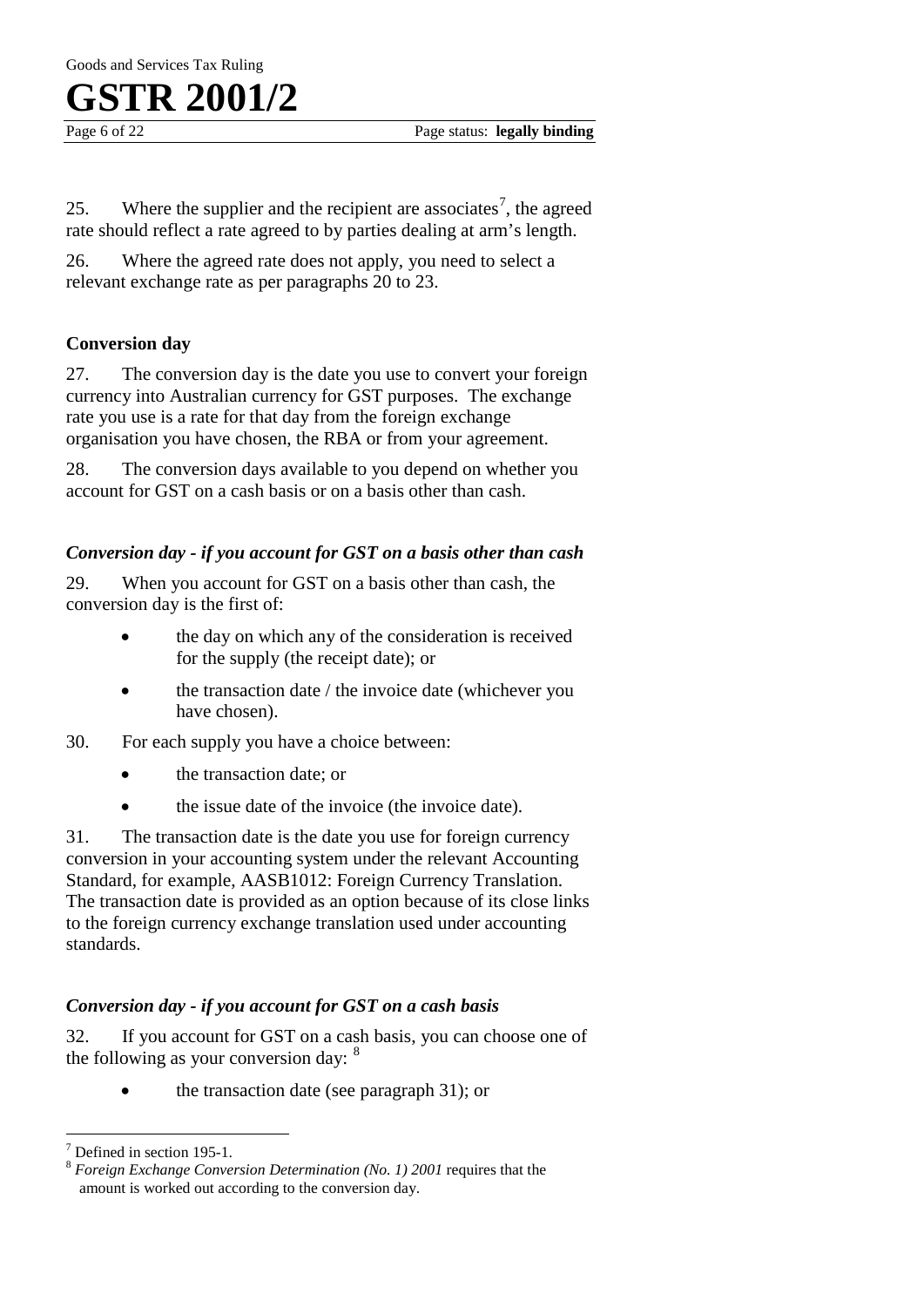Page status: **legally binding** Page 7 of 22

- the invoice date; or
- the day on which any of the consideration is received for the supply (the receipt date).

### *Conversion days for periodic or progressive supplies*

33. If a supply is made:

- for a period or on a progressive basis; and
- for consideration that is to be provided on a progressive or periodic basis;

then the conversion days are worked out as if each progressive or periodic component of the supply were a separate supply.<sup>9</sup>

### *Conversion day where total consideration is unknown at time of supply*

34. The Commissioner has determined a particular attribution rule where a supply occurs before the total consideration is known.<sup>10</sup> This may cause the supplier to have a different conversion day in respect of each amount of the consideration. The rules established in paragraphs 27 to 33 are used to determine the conversion day for each amount of the consideration.

### *Example 1 - where total consideration is unknown at time of supply*

35. TSG Co accounts for GST on a basis other than cash and makes a taxable supply of coal for which it issues an invoice for the interim payment of \$US110,000 on 12 August 2000. The final price will be determined when the exact weight is confirmed and an analysis is completed.<sup>11</sup> Two months later, when the final weight and analysis is known, a total price of \$US187,000 is confirmed. TSG Co then issues another invoice for \$US77,000 on 20 October 2000, being the balance of the total price.

36. TSG Co receives no payment prior to each invoice issuing. It applies the exchange rates for 12 August and 20 October 2000 from their foreign exchange organisation, to convert the amounts of \$US110,000 and \$US77,000 respectively to Australian currency.

<sup>9</sup> <u>.</u>

<sup>&</sup>lt;sup>9</sup> See Division 156 and Goods and Services Tax Ruling GSTR 2000/35.<br><sup>10</sup> See paragraphs 92 to 96 of Goods and Services Tax Ruling GSTR2000/29.<br><sup>11</sup> You must comply with the Commissioner's determination contained in Goods Services Tax Ruling GSTR 2000/29.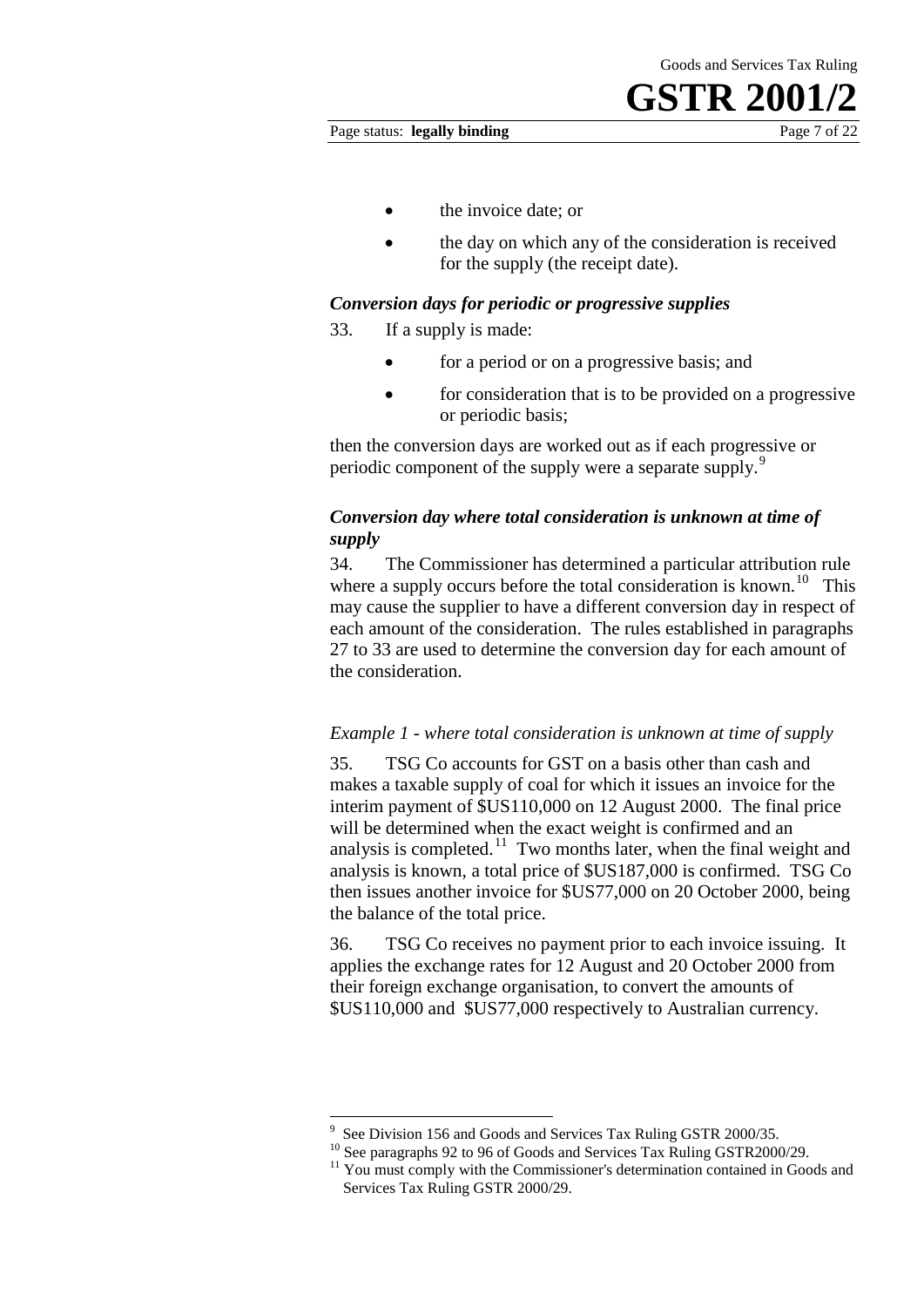Page 8 of 22 **Page status: legally binding** 

### **Reverse charges**

37. A supply of anything other than goods or real property that is not connected with Australia can be a taxable supply.<sup>12</sup> In this circumstance, a 'reverse charge' applies. Also, the GST on taxable supplies made by non-residents can, with the agreement of the recipient, be 'reverse charged' to the recipient.<sup>13</sup> In both circumstances, the GST on such taxable supplies is payable by the recipient of the supply and not payable by the supplier. The amount of GST on a supply where the GST is reverse charged to the recipient is 10% of the price of the supply. $^{14}$ 

38. The Determination applies when you are working out the value of a taxable supply. Divisions 83 and 84 do not require you to work out value to determine the GST payable.

39. Although the Determination does not have direct effect for conversions of foreign currency in relation to reverse charge situations, the Commissioner still requires you to express your GST payable in Australian currency.15 The manner stated in the Determination can be used for this purpose.

40. The same rules apply in relation to deciding the foreign exchange rate and the conversion day you use. See paragraphs 20 to 26 for foreign exchange rate and paragraphs 27 to 36 for the conversion day.

### **Tax invoices and adjustment notes**

### *Tax invoices*

41. There are specific tax invoice requirements set out in subsection 29-70(1) where a supplier makes a taxable supply. One of those requirements is that the document provides enough information to enable the GST payable to be ascertained. If the value of the taxable supply is expressed in a foreign currency, the requirement for the amount of GST payable to be clearly ascertained will be satisfied where the tax invoice:

- includes the GST payable in Australian currency; or
- includes the GST payable in foreign currency and provides sufficient information to the recipient to work

<sup>&</sup>lt;sup>12</sup> Division 84

<sup>&</sup>lt;sup>13</sup> Division 83<br><sup>14</sup> Sections 84-12 or 83-20 as appropriate.<br><sup>15</sup> It is an approved form requirement for your BAS that all amounts are shown in Australian currency.<br><sup>16</sup>[Omitted.]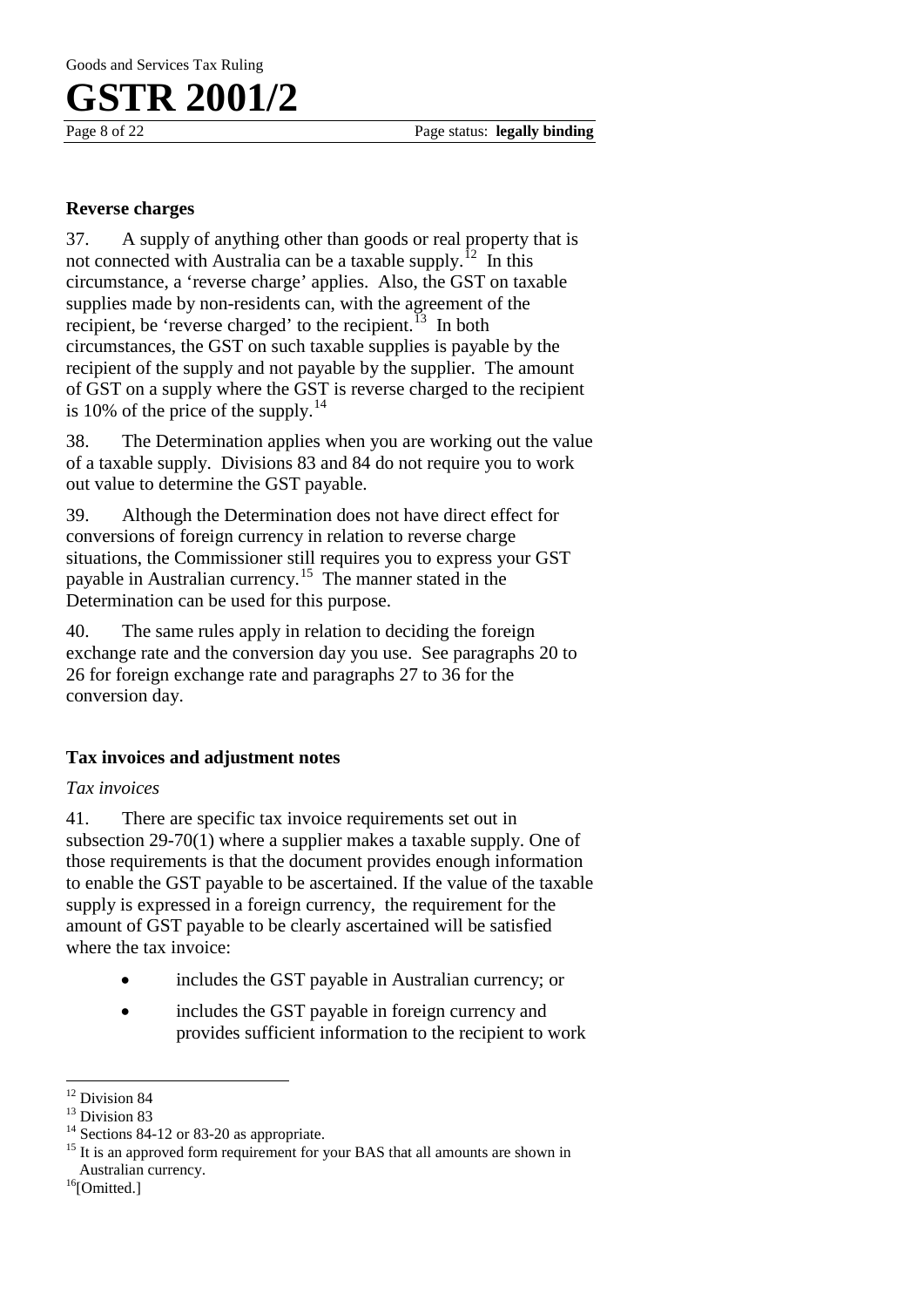out the GST payable on the supply in Australian currency.

#### *Sufficient information*

42. For there to be sufficient information, the supplier is required to provide the recipient with the information necessary to work out the GST payable on the supply in Australian currency. Examples of sufficient information include:

- the price expressed in Australian currency; or
- the value expressed in Australian currency; or
- the GST payable, price or value expressed in a foreign currency and the conversion rate used by the supplier, or a statement, to work out the GST payable in Australian currency.

43. An example of a statement with sufficient information is as follows:

> 'The GST is calculated in Australian currency at the exchange rate published by the RBA at 4.00pm Australian Eastern Time on the business day prior to the date of this tax invoice.'

#### *Adjustment Notes*

44. Where a supplier has an adjustment that arises from an adjustment event in respect of a taxable supply and the consideration is expressed in a foreign currency, the supplier is required to provide similar additional information to that contained in paragraphs 42 and 43 on the adjustment note. That is, the adjustment note should contain enough information to enable the recipient to work out the change in GST payable in Australian currency.<sup>17</sup>

#### *Transitional concession*

<u>.</u>

45. The Commissioner recognises that entities may have to adjust their computerised accounting systems to comply with these additional approved form requirements. As an administrative concession the Commissioner allows entities until 30 June 2001 before they must comply with these requirements.

46. An entity that has material difficulties affecting its ability to comply by 30 June 2001 may apply to the Commissioner, on a case by

 $17$  An explanation of the requirements for adjustment notes can be found in Goods and Services Tax Ruling GSTR 2013/2 *Goods and services tax: adjustment notes* .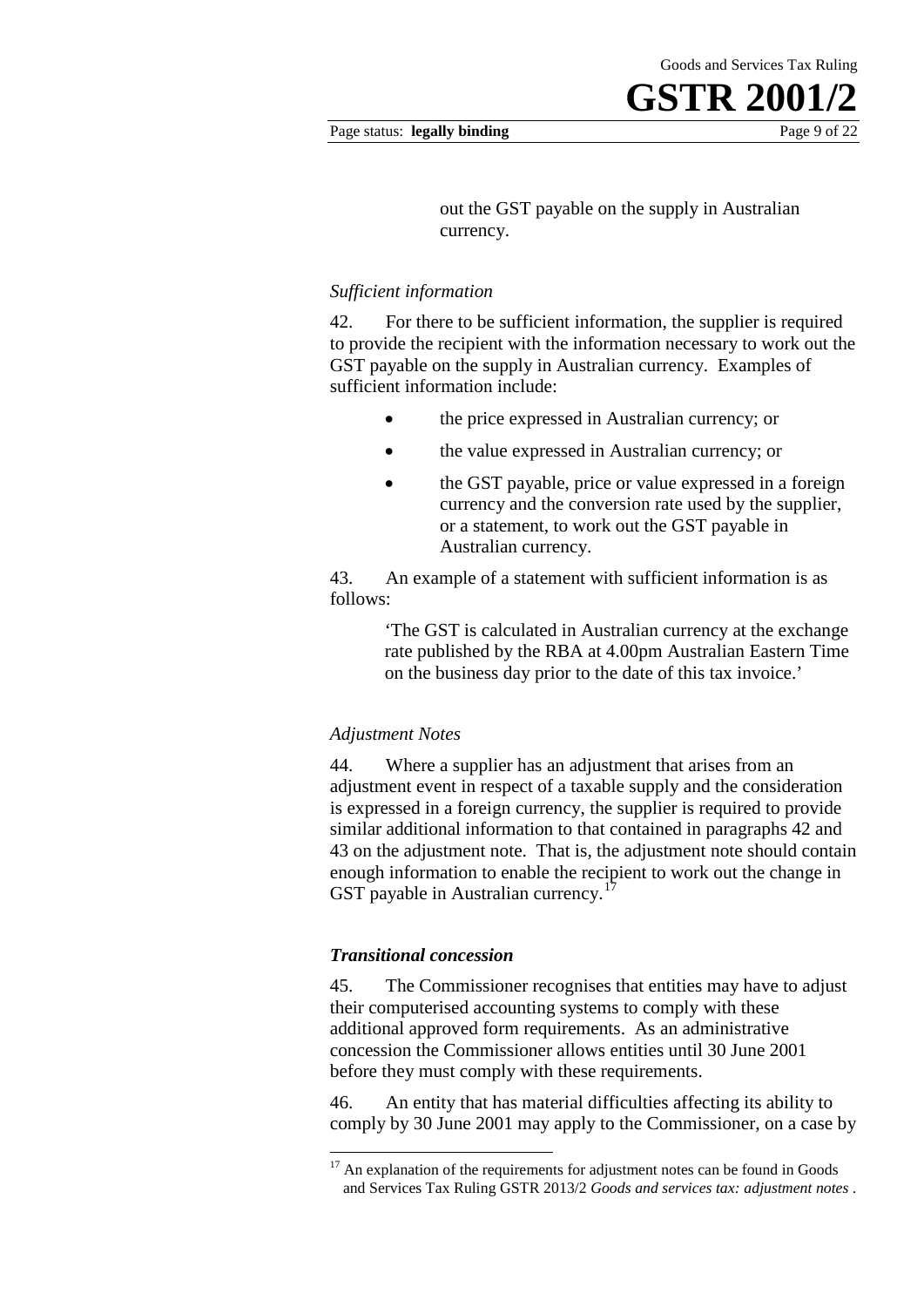

case basis, for appropriate time to implement these approved form requirements. Also, an industry association may apply on behalf of its members for an extension of time to comply.

### **Claiming input tax credits**

47. Section 11-25 states:

'The amount of the input tax credit for a creditable acquisition is an amount equal to the GST payable on the supply of the thing acquired. However, the amount of the input tax credit is reduced if the acquisition is only partly creditable.'

The amount of input tax credit for a creditable acquisition is to be expressed in Australian currency.<sup>18</sup>

48. Where the consideration for an acquisition is expressed in foreign currency the tax invoice will include:

- the GST payable in Australian currency; or
- sufficient information to allow the recipient to work out the GST payable in Australian currency.<sup>18A</sup>

You can use this amount of GST payable to calculate your input tax credit in Australian currency.

### *Special circumstances*

 $\overline{a}$ 

49. There may be limited circumstances where a recipient is not able to use the information from the tax invoice as the basis of its claim for input tax credits. For example, a recipient's computer system is set up in such a way that the GST payable or conversion information from the tax invoice is not recorded, but rather the system calculates the amount of credit from the price paid for the supply.

50. In such circumstances, the recipient can make a reasonable estimation of the input tax credit in Australian currency. The method the recipient uses to make the estimation should reflect a relevant exchange rate on the conversion day in its calculations.

51. The recipient can use the manner stated in the Determination as a method of reasonably estimating the input tax credit in Australian currency. The rules apply in relation to deciding the foreign exchange rate and the conversion day you use. See paragraphs 20 to 26 for foreign exchange rate and paragraphs 27 to 36 for the conversion day.

<sup>&</sup>lt;sup>18</sup> It is an approved form requirement for your BAS that all amounts are shown in

Australian currency. 18A As stated in paragraph 41 of this Ruling, this information satisfies the requirement that the amount of GST payable in relation to each supply on the document can be clearly ascertained.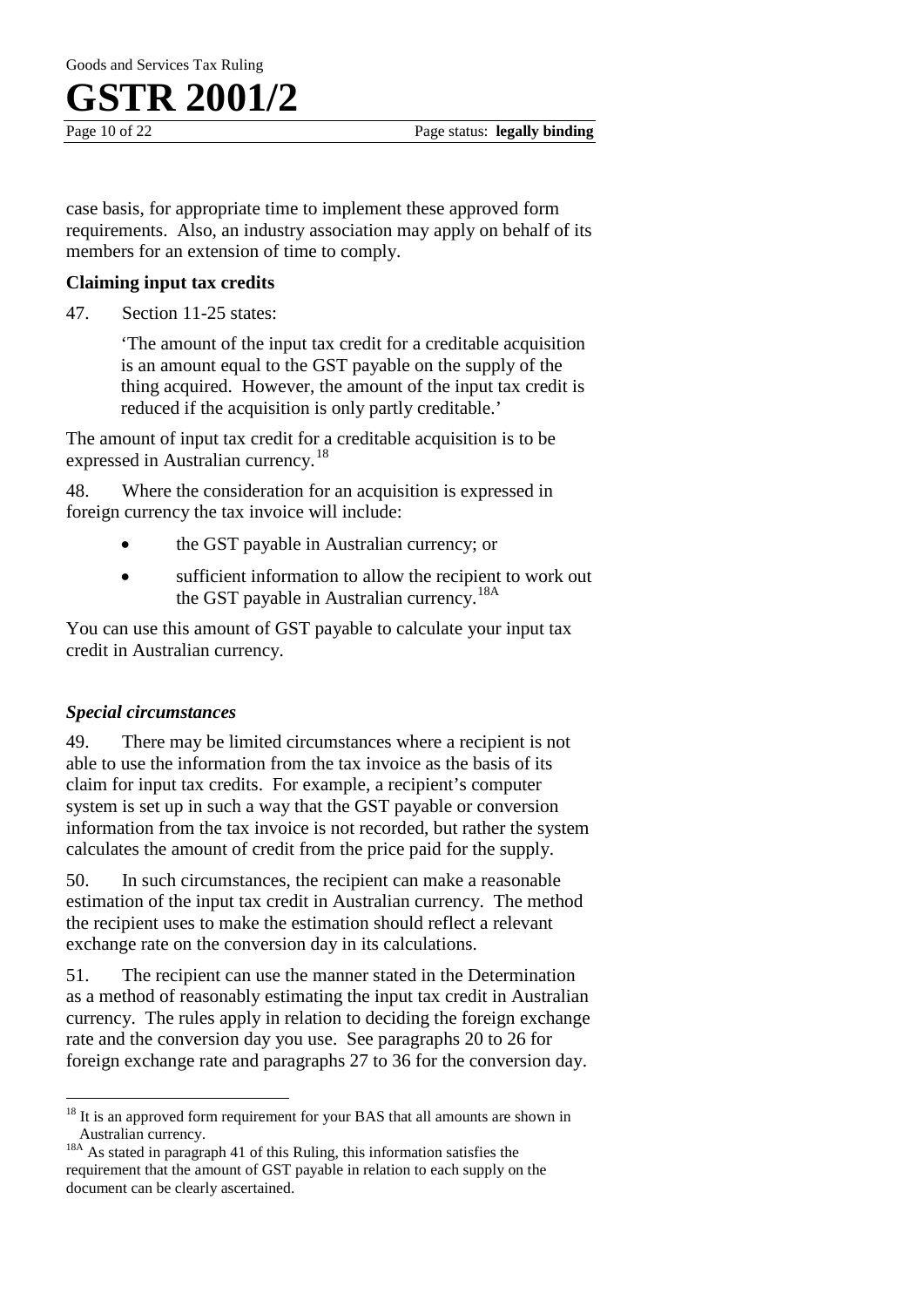#### Page status: **legally binding** Page 11 of 22

52. Another circumstance where the manner stated in the Determination can be used to reasonably estimate the input tax credit is where the recipient is unable to obtain a tax invoice from the supplier despite reasonable attempts to do so. An example of this could be where the supplier has ceased business and reasonable attempts by the recipient to obtain the tax invoice have failed.<sup>19</sup>

53. Where an entity uses a commercial exchange rate or the RBA rate to work out its GST payable in Australian currency it should use that same rate to work out its input tax credit, where necessary.

### **Adjustments**

54. It is a requirement that all amounts shown on your BAS are expressed in Australian currency. Therefore, the amount of any adjustment is to be expressed in Australian currency.

### *Adjustment events*

-

55. Where an adjustment event occurs in relation to a supply or acquisition, an adjustment to your net amount may arise because of that event. To work out if an adjustment does arise because of an adjustment event you must apply Division 19.<sup>20</sup>

56. Broadly, Division 19 requires you to compare two amounts to determine whether or not an adjustment arises because of the adjustment event. For adjustment events in relation to a supply, you must work out and compare the previously attributed GST amount and the corrected GST amount. The difference between these two amounts is the amount of the adjustment arising from the adjustment event in relation to the supply.

57. For adjustment events in relation to an acquisition, you must work out and compare the previously attributed input tax credit amount and the corrected input tax credit amount. The difference between these two amounts is the amount of the adjustment arising from the adjustment event in relation to the acquisition.

 $19$  Subsection 29-70(1B) provides that the Commissioner may treat a document as a tax invoice that does not satisfy the requirements of subsection 29-70(1). Such a request by a recipient to which the Commissioner agrees is notification of the recipient's entitlement to the relevant input tax credit.

 $20$  The Commissioner's views on the operation of Division 19 are contained in GSTR 2000/19.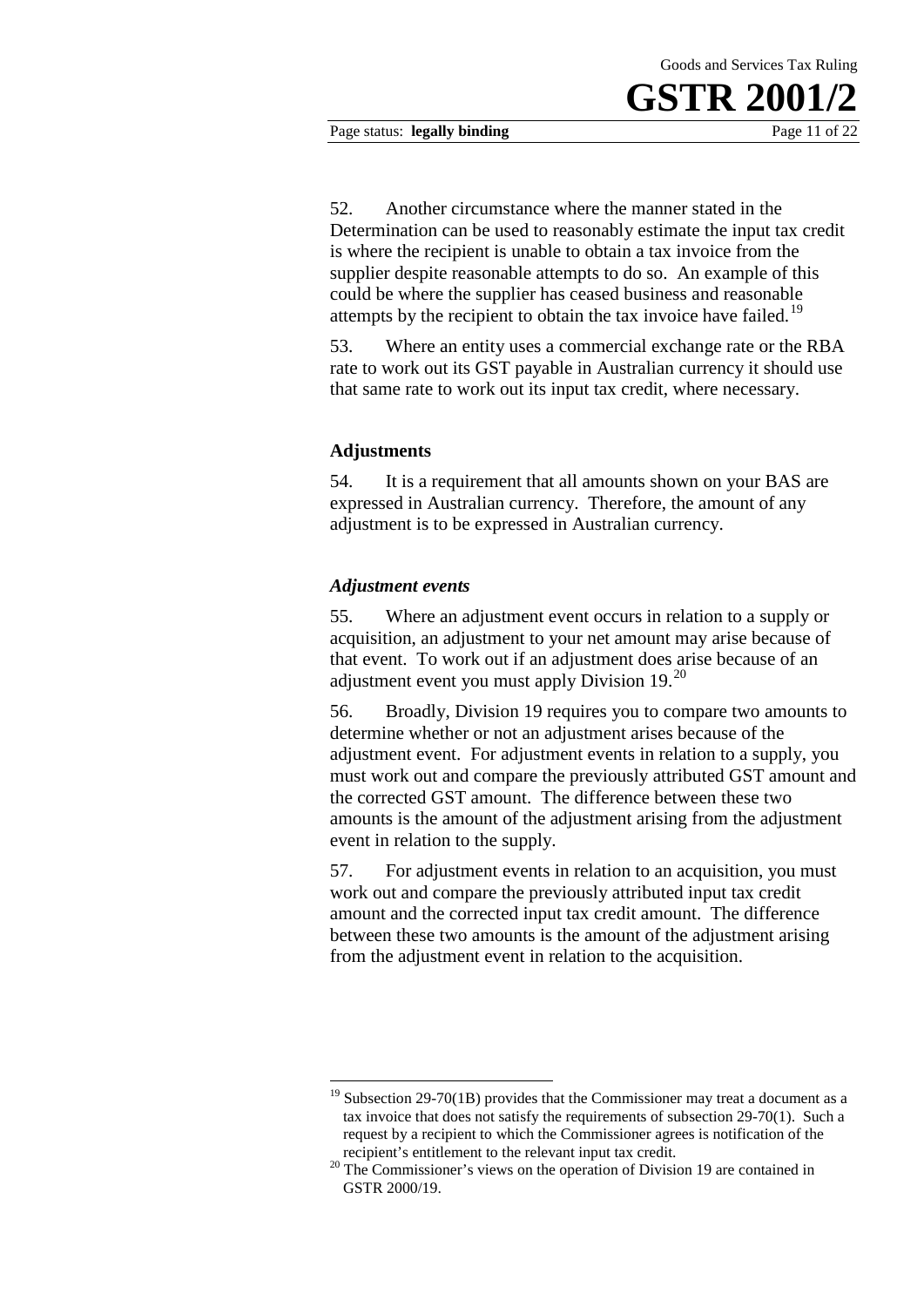# FR 2001

### *Exchange rate for adjustment events relating to supplies*

58. For most supplies, the previously attributed GST amount is the amount of the GST attributable to a tax period in respect of the supply.<sup>21</sup> Therefore, you already have the information in Australian currency.

59. The corrected GST amount is 1/11 of the consideration for most supplies, taking into account the adjustment event.<sup>22</sup> You need to convert that amount into Australian currency to compare it with the previously attributed GST amount in order to work out the amount of the adjustment.

60. The exchange rate you should use for this conversion is the rate (where available) you used when you worked out the GST payable for the supply (the original conversion day).

### *Alternative exchange rate where rate on original conversion day is unavailable*

61. In some situations, it may not be possible for a supplier to calculate the corrected GST amount or the previously attributed GST amount based on the foreign exchange rate of the original conversion day. An example of this is where an adjustment event occurs and your records have been destroyed and the exchange rate is not available from your foreign exchange organisation. In these circumstances, you may use the particular exchange rate from your foreign exchange organisation on the issue date of your adjustment note.

### *Exchange rate for adjustment events relating to acquisitions*

62. For most acquisitions, the previously attributed input tax credit amount is the amount of the input tax credit attributable to a tax period in respect of the acquisition.<sup>23</sup> Therefore, you already have the information in Australian currency.

63. The corrected input tax credit amount is 1/11 of the consideration for most acquisitions, taking into account the adjustment

You may need to take into account other adjustments (if any) that were attributable to earlier tax periods – refer to paragraphs (b) and (c) of section 19-45.  $\overline{a}$ 

 $22$  You may need to take into account other circumstances (if any) that gave rise to adjustments attributable to earlier tax periods – refer to paragraph (c) of section

 $123$  You may need to take into account other adjustments (if any) that were attributable to earlier tax periods - refer paragraphs (b) and (c) of section 19-75.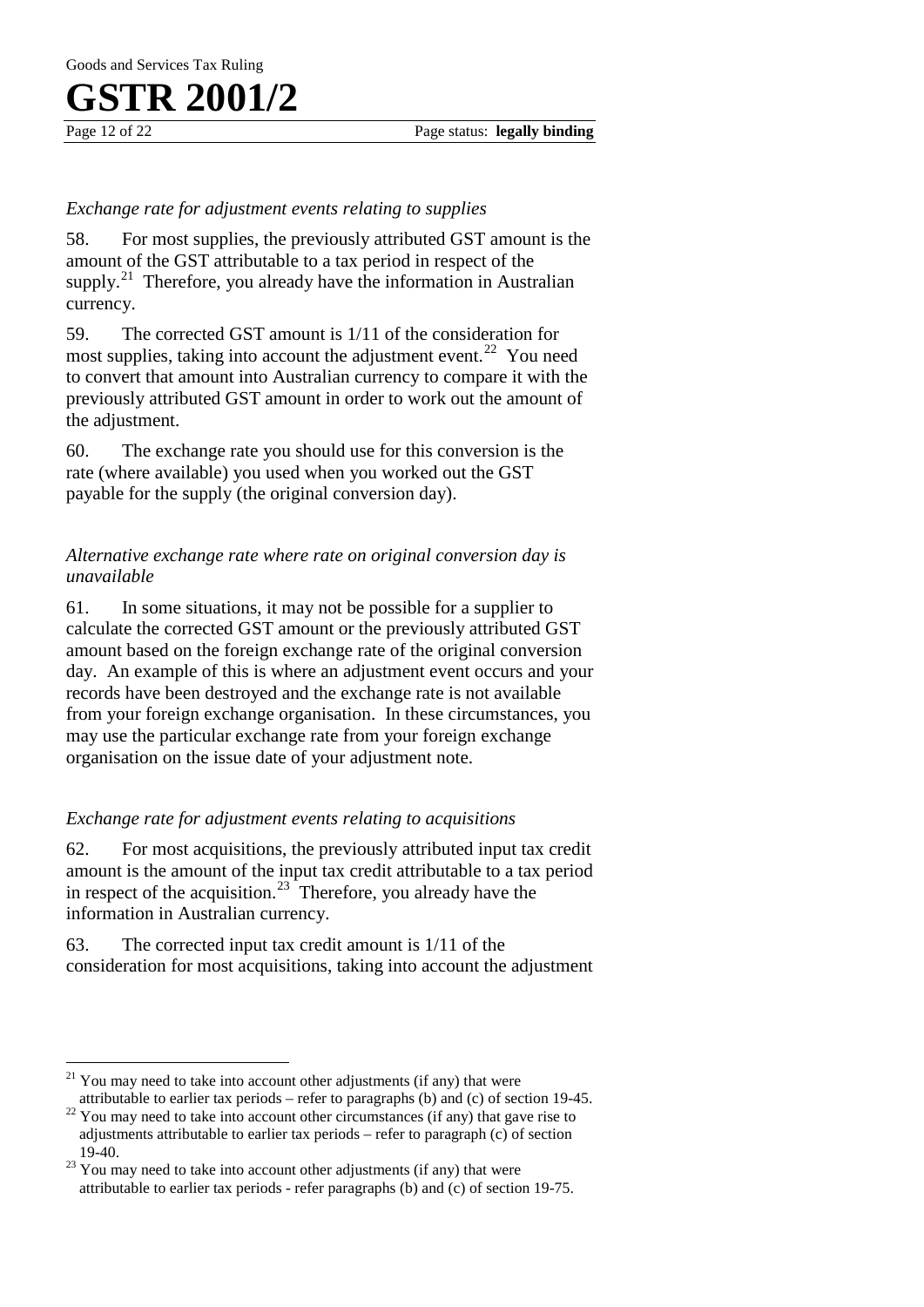event.<sup>24</sup> You need the amount in Australian currency to compare it with the previously attributed input tax credit amount to work out the amount of the adjustment.

64. You may use the information from the adjustment note to work out the amount of the adjustment in Australian currency. You can also use the information on the original tax invoice for this purpose.

65. Where you cannot use the information on the adjustment note or tax invoice, you may make a reasonable estimate of the amount of the adjustment in Australian currency. You can use any method outlined in this Ruling as a reasonable estimate.

### *Bad debts*

-

66. Division 21 allows a supplier to make adjustments where a debt in respect of a taxable supply is written off as bad, or is overdue for 12 months or more<sup>25</sup>. The amount of the adjustment is  $1/11$  of the amount written off or overdue for 12 months or more.<sup>26</sup> Where the consideration in respect of the supply is expressed in a foreign currency, the supplier needs a method to convert the adjustment into Australian currency.

67. In working out the adjustment for a bad debt, the supplier may use the foreign exchange rate that they used to work out the GST payable on the supply.

68. Similarly, a recipient has an adjustment where the supplier writes off as bad the whole or part of the consideration, or a debt is overdue for 12 months or more. The amount of the adjustment is 1/11 of the amount written off, or overdue for 12 months or more. Where the consideration in respect of the acquisition is expressed in a foreign currency, the recipient needs a method to convert the adjustment into Australian currency. If the recipient is aware of the foreign exchange rate used by the supplier to work out the GST payable, they should use that rate.

69. Where the recipient is not aware of that rate, the recipient can use a reasonable estimation of the amount of the adjustment. For example, the recipient can use the same proportion of the input tax credit claimed as the amount of the consideration written off, or outstanding for 12 months or more. Where 50% of the consideration

 $24$  You may need to take into account other circumstances (if any) that gave rise to adjustments attributable to earlier tax periods - refer paragraph (c) of section

<sup>&</sup>lt;sup>25</sup> The Commissioner has issued a Ruling on how you calculate an adjustment for bad debts. See Goods and Services Tax Ruling GSTR 2000/2.

 $^{26}$  Division 136 applies where the bad debt relates to a partly taxable or partly creditable transaction.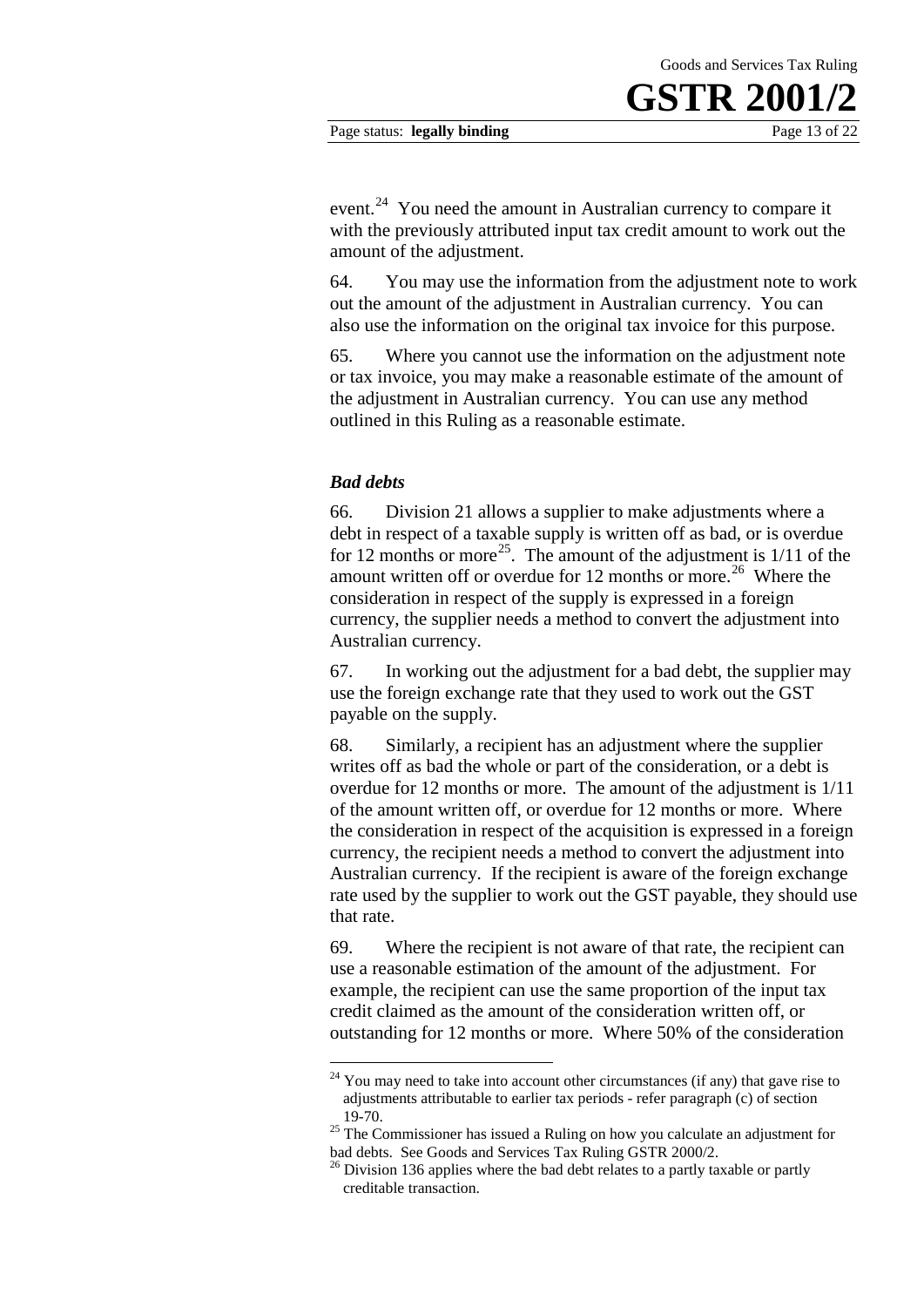remains unpaid for 12 months or more, a reasonable estimation of the amount of the adjustment is 50% of the input tax credit claimed.

### **Value of a taxable supply - alternative view**

70. A view has been expressed that where the price under section 9-75 is expressed in a foreign currency, the value under section 9-75 and, subsequently, the GST payable under section 9-70 is able to be calculated in a foreign currency.

71. This view draws on the following analysis.

Subparagraph  $29-70(1)(c)(iii)$  states that a tax invoice include enough information to clearly ascertain the price of what is supplied. According to section 9-75, the price is the sum of:

- the consideration as expressed as an amount of money; and
- the GST inclusive market value of any consideration not expressed as an amount of money.

72. The word 'money' is defined in section 195-1 to include currency whether of Australia or any other country. Therefore, value determined under section 9-75 can be calculated in foreign currency. Further, section 9-85 converts value or consideration into Australian currency. It does not permit a direct conversion of price.

73. The Commissioner considers the better view is that through the interaction between sections 9-75 and 9-85 the price is expressed in Australian currency by converting consideration into Australian currency. Under the basic rules, the value of a taxable supply is worked out under section 9-75. The value is calculated as 10/11 of the price.

74. In working out the value where the consideration is expressed as an amount of money in foreign currency, subsection 9-85(2) applies. The consideration is to be treated as an amount of Australian currency worked out in the manner stated in the Commissioner's Determination.

75. As both price and value are derived from consideration, once the consideration is worked out in Australian currency, the price and the value will also be in Australian currency.

### **Input tax credit amounts – alternative view**

76. A view has been expressed that, under section 11-25, the input tax credit for a creditable acquisition in Australian currency does not have to equal the GST payable in Australian currency. Under this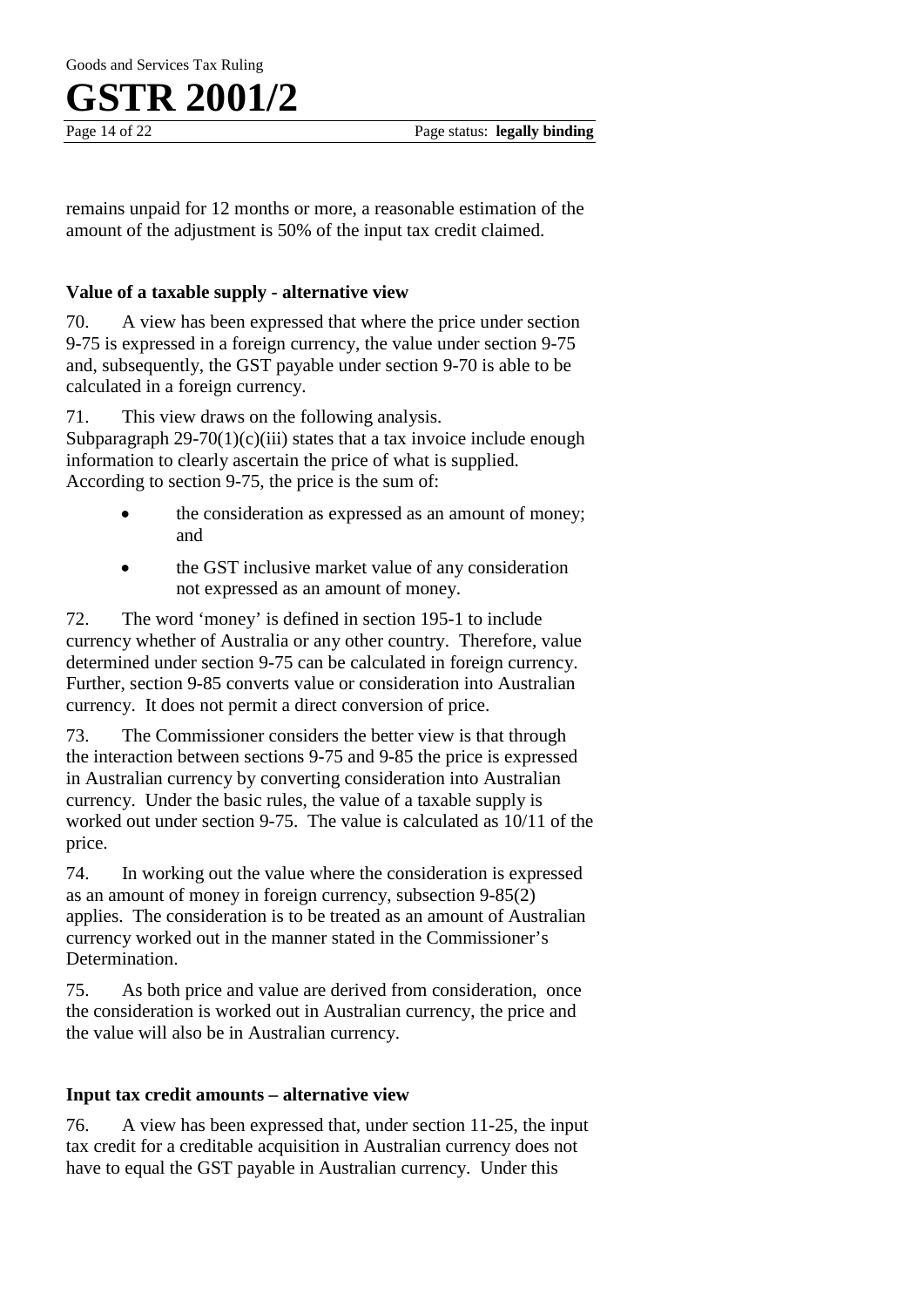Goods and Services Tax Ruling

view, where entities transact in a foreign currency, section 11-25 merely requires the input tax credit in the foreign currency to equal the GST payable in that foreign currency.

77. The Commissioner considers the better view is that the input tax credit is equal to the GST payable in Australian currency. As explained in paragraphs 11 and 12, the value of a taxable supply will be calculated in Australian currency where the consideration is expressed in a foreign currency. This is because the consideration is to be treated as an amount of Australian currency worked out in the manner determined by the Commissioner. The GST payable will be 10% of the value, which will be in Australian currency. Section 11-25 states that the amount of input tax credit is equal to the amount of GST payable. As the GST payable is calculated in Australian currency, the input tax credit will equal the GST payable in Australian currency.

78. However, the Commissioner recognises that there will be special circumstances where the recipient is constrained from using the tax invoice information to calculate their input tax credit in Australian currency. In these circumstances, the recipient may calculate their input tax credit as explained in paragraphs 49 to 53 of this Ruling. In this situation, the input tax credit may not equal the GST payable in Australian currency.

### **Definitions**

79. The following terms are defined for the purposes of this Ruling:

### **4:00pm Australian Eastern time**

80. 4:00pm Australian Eastern time means 4:00pm Australian Eastern Standard time or 4:00pm Australian Eastern Summer time, as appropriate.

### **Value**

81. For the purposes of this Ruling, the 'value' of a taxable supply has the meaning given by sections 9-75, 9-80, 72-10, 72-70, 78-5, 78-60, 78-95, 87-10, 90-10, 96-10 and 108-5 of the GST Act.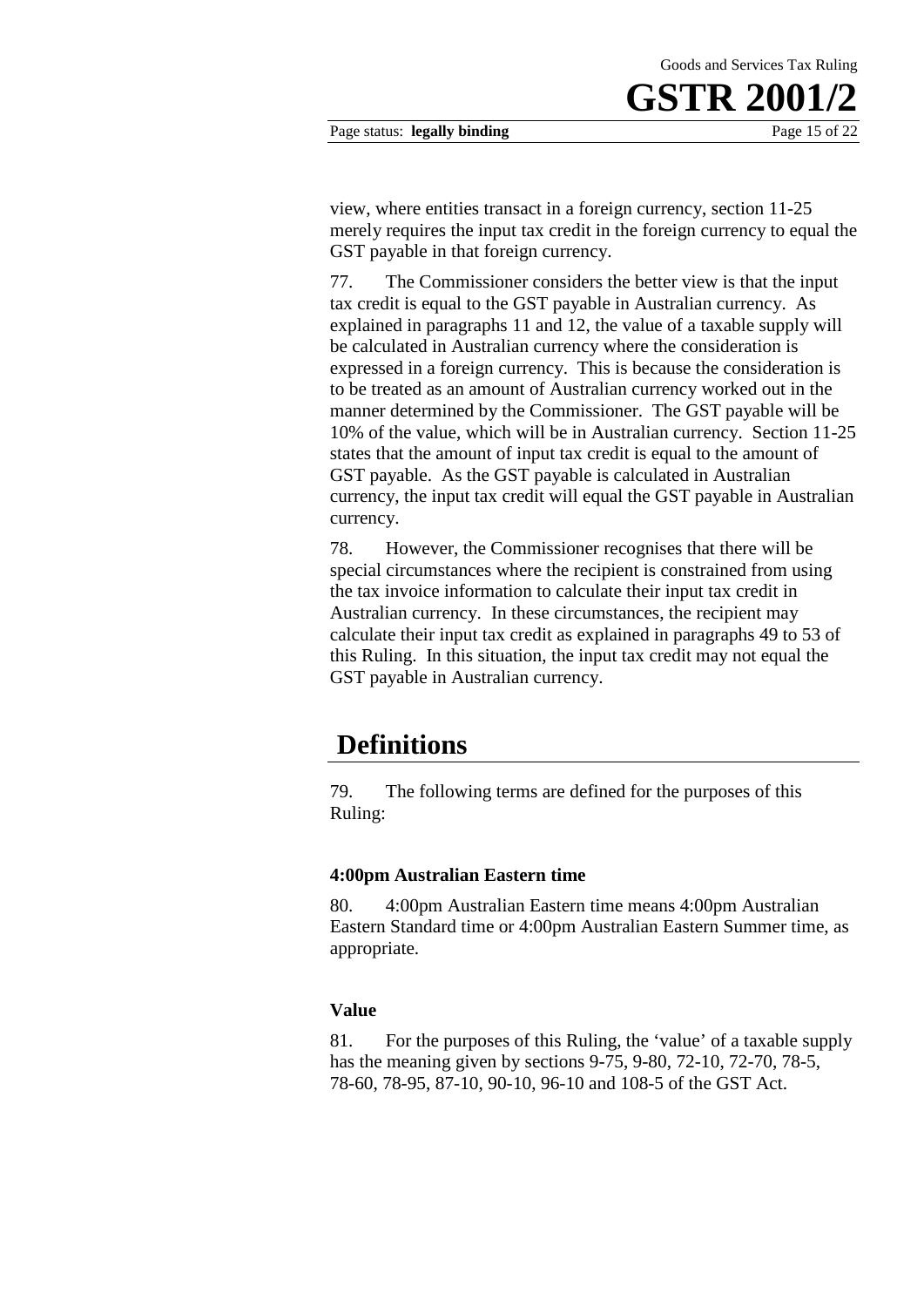### **Foreign exchange contract**

82. A foreign exchange contract is a contract between two parties, for example, between a financial institution and the entity, to deliver or receive a currency against another currency at a given date in the future, at the agreed exchange rate between the financial institution and the entity.

### **Detailed contents list**

83. Below is a detailed contents list for this Ruling:

|                                                                          | Paragraph |
|--------------------------------------------------------------------------|-----------|
| <b>What this Ruling is about</b>                                         | 1         |
| Date of effect                                                           | 10        |
| <b>Background</b>                                                        | 11        |
| <b>Ruling with explanation</b>                                           | 16        |
| The Commissioner's Determination                                         | 16        |
| Foreign Exchange Rates                                                   | 20        |
| The RBA                                                                  | 22        |
| Consistent use of exchange rate                                          | 23        |
| The agreed rate                                                          | 24        |
| Conversion day                                                           | 27        |
| Conversion day $-$ if you account for GST on a basis other<br>than cash  | 29        |
| Conversion days for periodic or progressive supplies                     | 32        |
| Conversion day $-$ if you account for GST on a cash basis                | 33        |
| Conversion day where total consideration is unknown at time<br>of supply | 34        |
| Example $1$ – where total consideration is unknown at time               |           |
| of supply                                                                | 35        |
| Reverse charges                                                          | 37        |
| Tax invoices and adjustment notes                                        | 41        |
| Tax invoices                                                             | 41        |
| Sufficient information                                                   | 42        |
| Adjustment notes                                                         | 44        |
| <i>Transitional concession</i>                                           | 45        |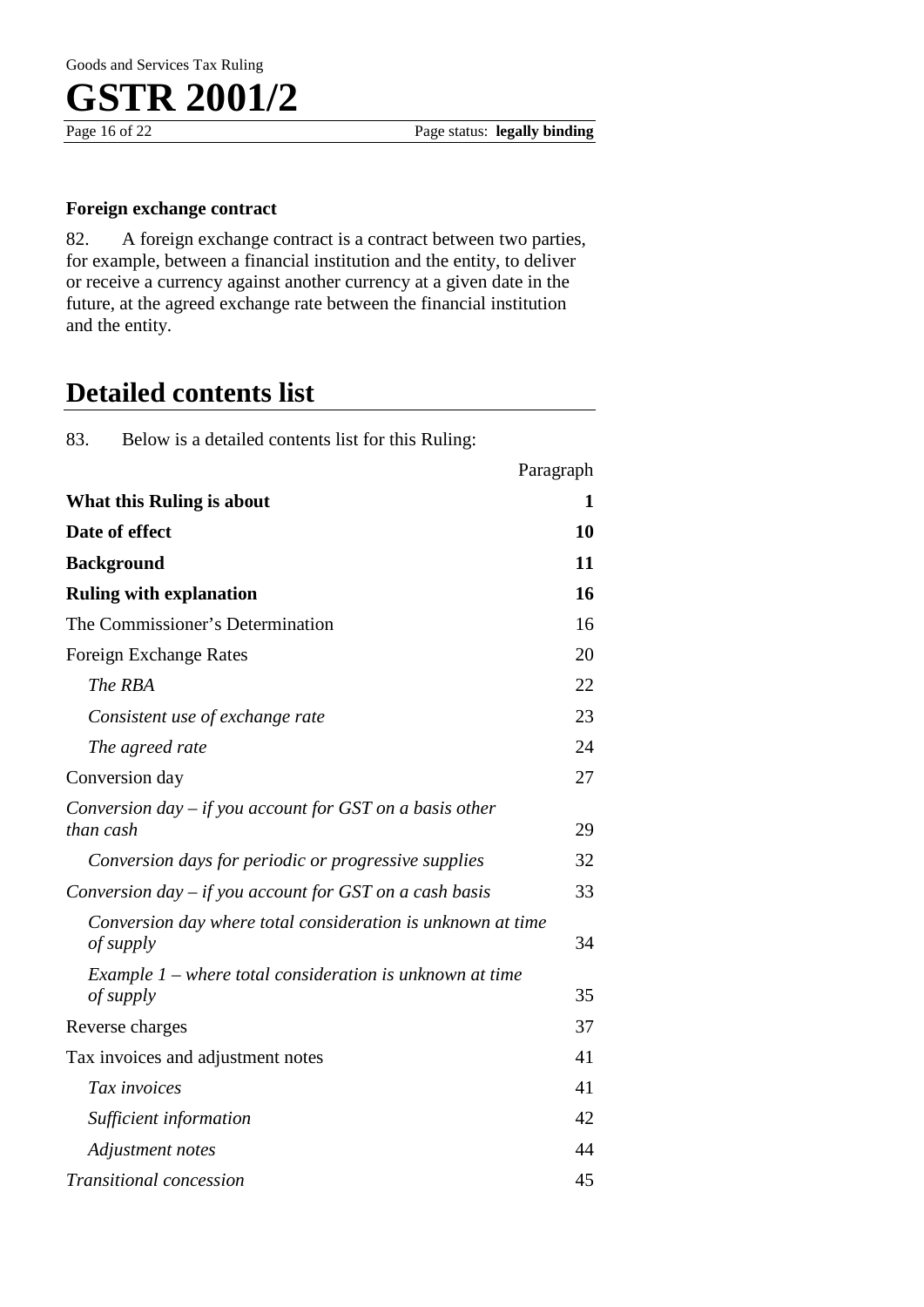| Page status: legally binding | Page 17 of 22 |
|------------------------------|---------------|
|                              |               |

| Claiming input tax credits                                                        | 47      |
|-----------------------------------------------------------------------------------|---------|
| Special circumstances                                                             | 49      |
| Adjustments                                                                       | 54      |
| Adjustment events                                                                 | 55      |
| Exchange rate for adjustment events relating to supplies                          | 58      |
| Alternative exchange rate where rate on original conversion<br>day is unavailable | 61      |
| Exchange rate for adjustment events relating to acquisitions                      | 62      |
| <b>Bad debts</b>                                                                  | 66      |
| Value of a taxable supply - Alternative view                                      | 70      |
| Input tax credit amounts – Alternative view                                       | 76      |
| <b>Definitions</b>                                                                | 79      |
| 4:00pm Australian Eastern time                                                    | 80      |
| Value                                                                             | 81      |
| Foreign exchange contract                                                         | 82      |
| <b>Detailed contents list</b>                                                     | 83      |
| <b>Appendix 1</b>                                                                 | Page 18 |
| <b>Schedule 1</b>                                                                 | Page 19 |

### **Commissioner of Taxation**

2 February 2001

*Previous draft:* Previously issued as GSTR 2000/D15

*Related Rulings:* TR 2006/10; GSTR 2000/2; GSTR 2000/19; GSTR 2000/29; GSTR 2000/35, GSTR 2013/2; IT 2498

*Subject references:*

- accounting on a basis other than cash
- accounting on a cash basis
- adjustment note
- adjustments
- Australian currency
- Commissioner Determination
- consideration
- creditable acquisition
- exchange rate
- foreign currency
- goods and services tax
- input tax credit amounts
- intangible taxable supply
- invoice
- price
- reverse charge
- tax invoice
- taxable supply
- value

*Legislative references:*

- ANTS(GST)A 9-70<br>- ANTS(GST)A 99 9-
- ANTS(GST)A 99 9-75
- ANTS(GST)A 99 9-75(1)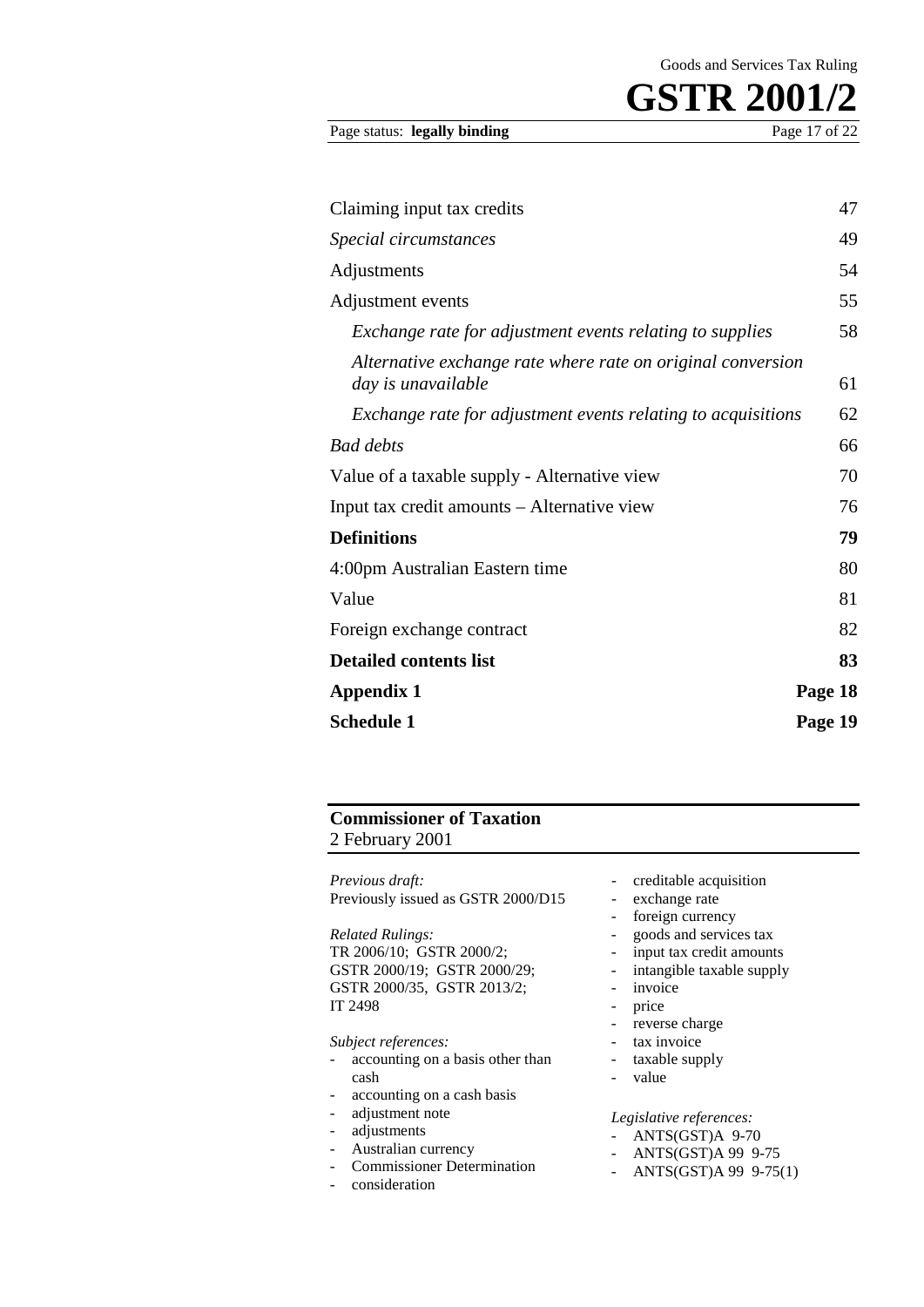Page status: **legally binding** 

| ANTS(GST)A 99 9-85<br>ANTS(GST)A 99 78-95<br>-<br>$ANTS(GST)A 99 9-85(1)$<br>ANTS(GST)A 99 Div 83<br>- |  |
|--------------------------------------------------------------------------------------------------------|--|
|                                                                                                        |  |
|                                                                                                        |  |
| $ANTS(GST)A 99 9-85(2)$<br>ANTS(GST)A 99 83-20<br>-<br>$\sim$                                          |  |
| ANTS(GST)A 99 11-25<br>ANTS(GST)A 99 Div 84<br>$\blacksquare$<br>$\sim$                                |  |
| ANTS(GST)A 99 Div 19<br>- ANTS(GST)A 99 84-12<br>$\omega_{\rm c}$                                      |  |
| $ANTS(GST)A 99 19-40(b)$<br>- ANTS(GST)A 99 87-10<br>$\blacksquare$                                    |  |
| $ANTS(GST)A 99 19-40(c)$<br>- $ANTS(GST)A 99 90-10$<br>$\blacksquare$                                  |  |
| $ANTS(GST)A 99 19-45(b)$<br>- $ANTS(GST)A 99 96-10$<br>$\overline{\phantom{0}}$                        |  |
| $ANTS(GST)A 99 19-45(c)$<br>- ANTS(GST)A 99 108-5<br>÷,                                                |  |
| $ANTS(GST)A 99 19-70(c)$<br>- ANTS(GST)A 99 Div $136$<br>$\frac{1}{2}$                                 |  |
| $ANTS(GST)A 99 19-75(b)$<br>$ANTS(GST)A 99$ Div 156<br>$\frac{1}{2}$<br>$\sim$ $-$                     |  |
| - ANTS(GST)A 99 Div 165<br>$ANTS(GST)A 99 19-75(c)$<br>$\blacksquare$                                  |  |
| ANTS(GST)A 99 Div 21<br>ANTS(GST)A 99 195-1<br>÷,<br>$\sim$                                            |  |
| TAA 1953 Sch 1 Div 358<br>ANTS(GST)A 99 29-70(1)<br>-                                                  |  |
| ANTS(GST)A 99 29-70(1)(c)(ii)<br>$\overline{\phantom{0}}$                                              |  |
| ANTS(GST)A 99 29-70(1B)<br>Case references:<br>$\blacksquare$                                          |  |
| ANTS(GST)A 99 72-10<br>Payne v. Deputy FC of T [1936] 2<br>-                                           |  |
| <b>ALL ER 793</b><br>ANTS(GST)A 99 72-70<br>$\overline{\phantom{0}}$                                   |  |
| $ANTS(GST)A 99 78-5$<br>$\sim$                                                                         |  |

ATO references:<br>NO T200 T2000/8606 BO FOI Index details:

ISSN: 1443-5160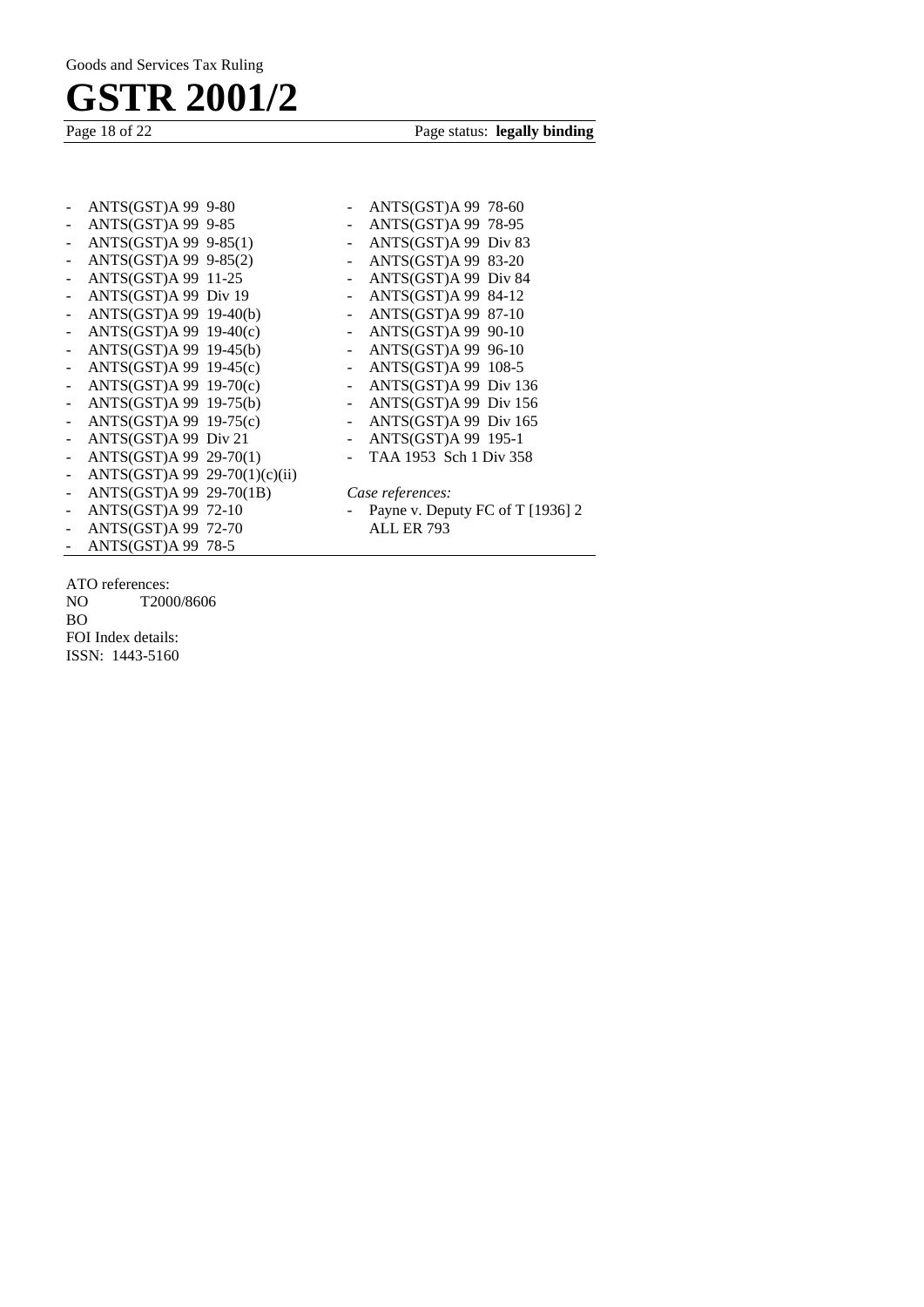Page status: **legally binding** 

## **Appendix 1**

### **GST foreign currency conversion methodology**

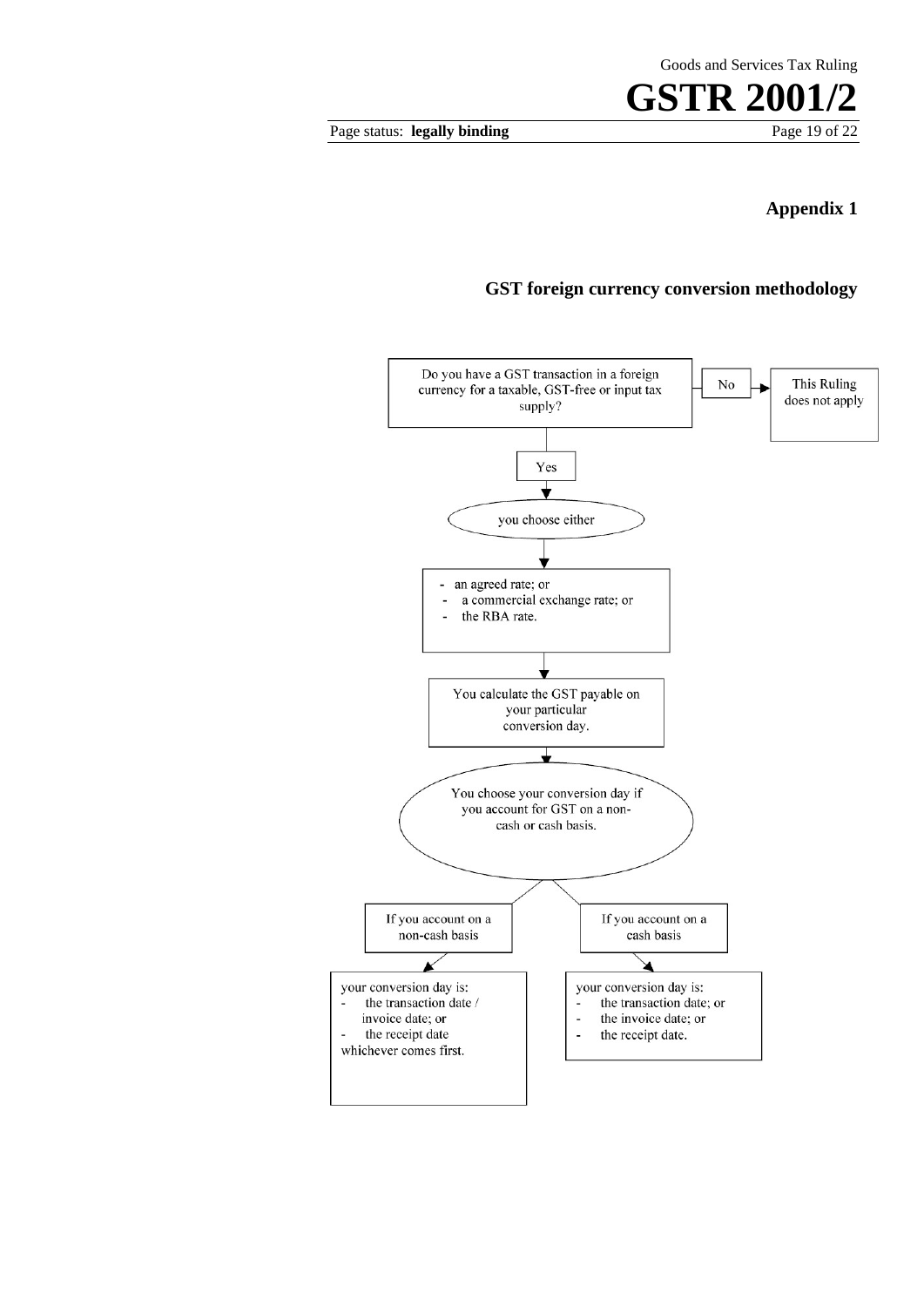

Page 20 of 22 Page status: **legally binding**

**Schedule 1**

### **COMMONWEALTH OF AUSTRALIA**

### *A NEW TAX SYSTEM (GOODS AND SERVICES TAX) ACT 1999*

### **A NEW TAX SYSTEM (GOODS AND SERVICES TAX) FOREIGN EXCHANGE CONVERSION DETERMINATION (NO.1) 2001**

Under subsection 9-85(2) of the *A New Tax System (Goods and Services Tax) Act 1999* and subsection 4(1) of the *Acts Interpretation Act 1901*, I make the following determination:

### *Citation*

1. This determination is the *A New Tax System (Goods and Services Tax) Act Foreign Exchange Conversion Determination (No. 1) 2001*.

### *Commencement*

2. This determination commences on and from 1 July 2000. However, to the extent that this determination is inconsistent with Draft Goods and Services Tax Ruling GSTR 2000/D15, the Draft Ruling applies up until the date of issue of this determination.

### *Application of determination*

3. This determination applies to an entity that works out the value in Australian currency where the consideration for a taxable supply is expressed in a currency other than Australian currency.

### *Manner in which the value or an amount of consideration for the supply is worked out*

4. In working out the value of a taxable supply, you convert the consideration on a conversion day worked out in accordance with the following formula:

| Amount expressed |                               |
|------------------|-------------------------------|
| ın a             | your particular exchange rate |
| foreign currency | on the <b>conversion day</b>  |

where,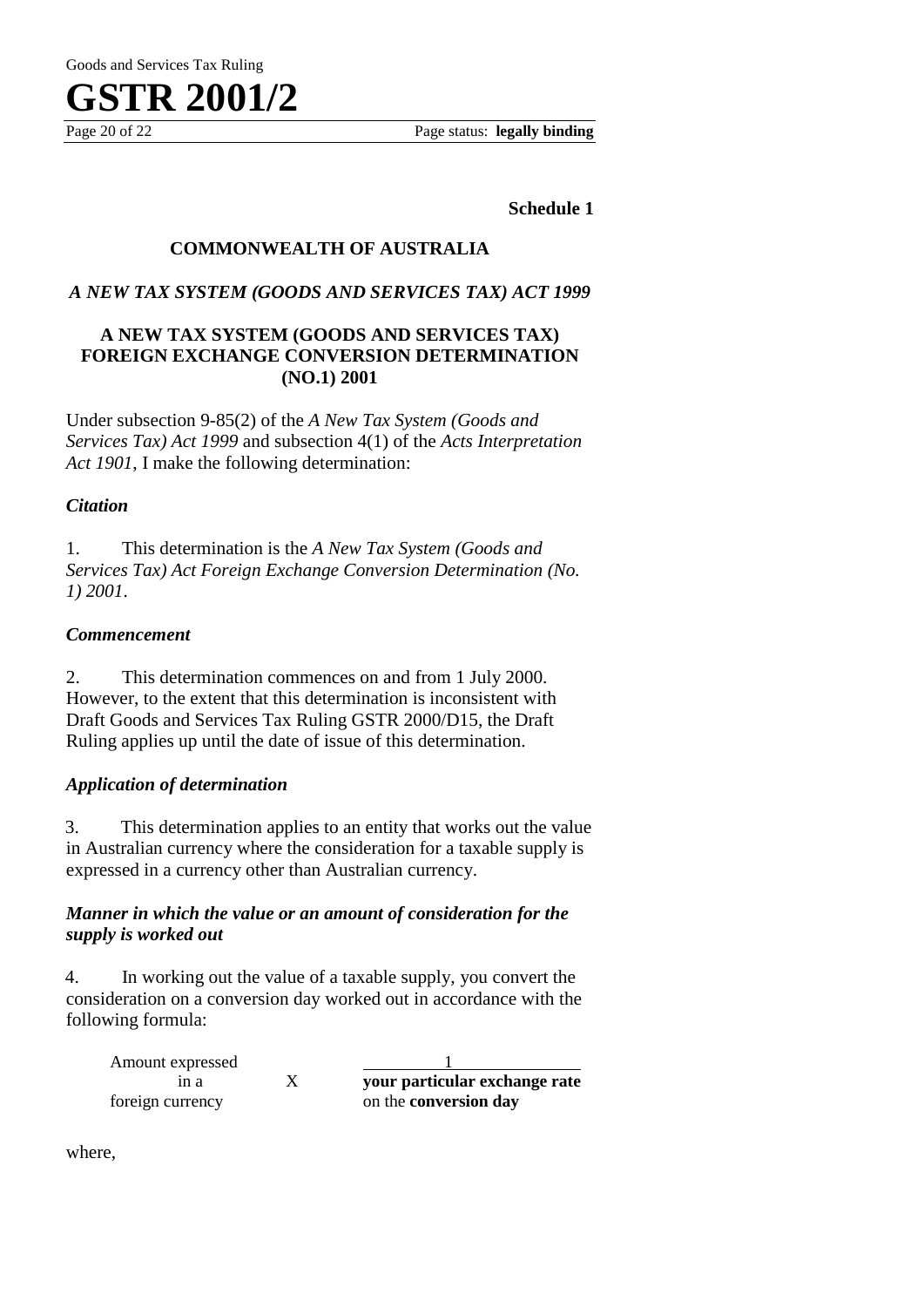#### Page status: **legally binding** Page 21 of 22

- **your particular exchange rate** is the rate from the foreign exchange organisation, the RBA rate, or the rate from your agreement, whichever is applicable; and
- the **conversion day** is the date that the foreign currency is converted into Australian currency for GST purposes.
- 5. You must use your particular exchange rate consistently.

### *Definitions*

6. (1). The following expressions are defined for the purposes of this determination:

> *RBA rate* means the foreign exchange rate calculated by the Reserve Bank of Australia (RBA) when the entity works out the consideration on a conversion day:

- (a) that is an RBA business day, then the RBA rate is the unit of foreign currency per \$A calculated by the RBA as the 4:00pm Australian Eastern time rate on that RBA business day or previous RBA business day, and
- (b) that is *not* an RBA business day, then the RBA rate is the unit of foreign currency per \$A calculated by the RBA as the 4:00pm Australian Eastern time rate of the previous RBA business day.

*conversion day* is the date you use to convert foreign currency into Australian currency for GST purposes:

- (a) when you account for GST *on a basis other than cash* your conversion day is:
	- (i) the day on which any of the consideration is received for the supply (the receipt date); or
	- (ii) the transaction date/the invoice date (whichever you have chosen);

whichever comes first; or

- (b) when you account for GST *on a cash basis*, your conversion day is:
	- (i) the transaction date;